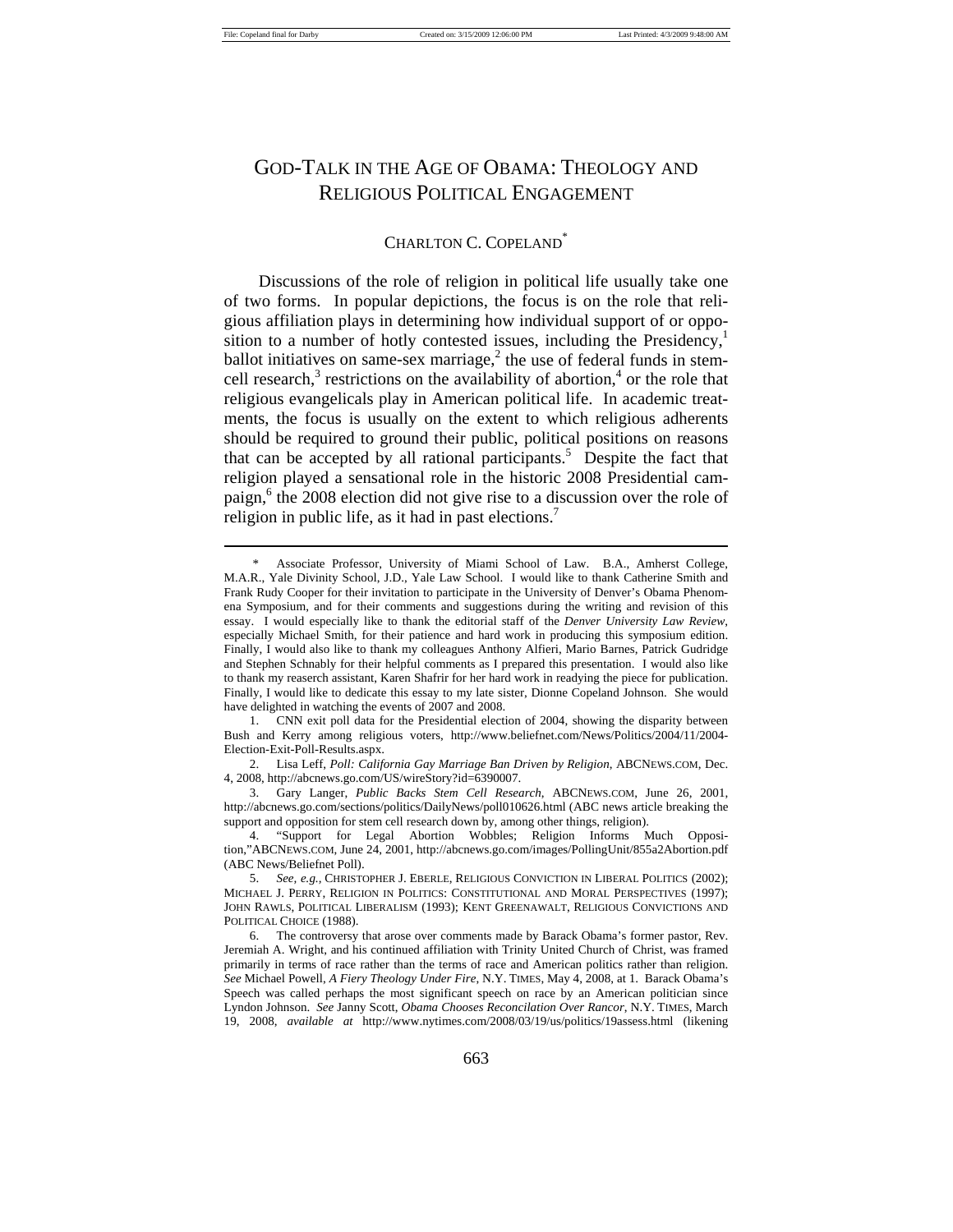# 664 *DENVER UNIVERSITY LAW REVIEW* [Vol. 86.Obama

Although the 2008 Presidential campaign did not produce a signal moment that sparked an evaluation of the place of religious discourse in American political life, it delivered a candidate onto the national stage who has thought seriously about the role of faith in politics—Barack Obama. Perhaps betraying his roots as a law professor, Obama has been remarkably open about what he takes to be the appropriate role of faith in politics. Perhaps more significantly, however, he has been even more open about his path to religious faith. $8$  Obama is arguably the most theologically serious politician in modern American political history. Through his descriptions of his religious experience Obama displays a sophisticated engagement with the central ideas of Christian theology the meaning of the life and work of Jesus, the nature of sin, the role of the Christian community—that provide a conception of the relationship between religious faith and the social order.<sup>9</sup> Obama's openness raises the hopes of those who see in Obama the possibility of forging a relationship between religion and liberal democracy that might transcend the distrust of the other that exists on each side.

Those desirous of a dialogue about the role of religion in democratic life would also point to Obama's admiration for and recognition of the contributions of morally-based justice movements to American history. He has articulated the debt that Americans owe to the social justice vi-

Obama's speech on race to earlier speeches by Lyndon Johnson, John Kennedey and Abraham Lincoln). Republican Presidential candidate John McCain was not untouched by the fallout of religious leaders speaking out in controversial ways. In many ways, the fact that the Jeremiah Wright controversy was interpreted as a racial rather than religious controversy put Obama at risk among the very people who tend to be more sympathetic to religion's role in public life—working class whites—rather than the group of people whose support Obama could readily depend upon secular liberals—who are less likely to support religion in political decision making. *See* Associated Press, *Polls: Obama Falters Among Working-Class Whites*, MSNBC.COM, May 4, 2008 (attributing a part of Obama's declining fortunes among working-class whites to the Jeremiah Wright controversy).

 <sup>7.</sup> Perhaps this is because the leading Democratic candidates for President seemed, as a group, more comfortable talking about religion and their own religious experiences. This might also have been the result of the Democratic Party's calculus that it could not afford to lose religious voters as they had in 2004, and expect to win a Presidential election. *See*, E.J. DIONNE, JR., SOULED OUT: RECLAIMING FAITH AND POLITICS AFTER THE RELIGIOUS RIGHT (2008).

 <sup>8.</sup> BARACK OBAMA, DREAMS FROM MY FATHER: A STORY OF RACE AND INHERITANCE (1995) [hereinafter OBAMA, DREAMS]; BARACK OBAMA, THE AUDACITY OF HOPE (Crown 2006) [hereinafter OBAMA, AUDACITY].

 <sup>9.</sup> By theology, I mean the systematic reflection on religious faith. Some of the basic themes in Christian theology are: the humanity and divinity of Jesus Christ; the relationship between reason and revelation (How does God reveal Godself to creation? Is it appreciable by all?); the relationship between grace and works as a means by which humanity gains salvation from sin (Can humanity earn salvation through work or is it unmerited gift?); the origin, nature and scope of sin (Are there differing vulnerabilities to sin? What is the remedy/consequence of sin?); the relationship between structures and the mediation of grace and revelation (What is the purpose of the institutional church? Can humanity receive knowledge of God and the grace of God outside of such structures?); and the relationship between the church and the political order (What ought to be relationship between the religious community and the political order?). *See* WILLIAM C. PLACHER, A HISTORY OF CHRISTIAN THEOLOGY: AN INTRODUCTION (1983). Such reflection is clearly not limited to the Christian context. *See, e.g.,* BINYAMIN ABRAHAMOV, ISLAMIC THEOLOGY: TRADITIONALISM AND RATIONALISM (1998); ABRAHAM JOSHUA HESCHEL, GOD IN SEARCH OF MAN: A PHILOSOPHY OF JUDIAISM (1955).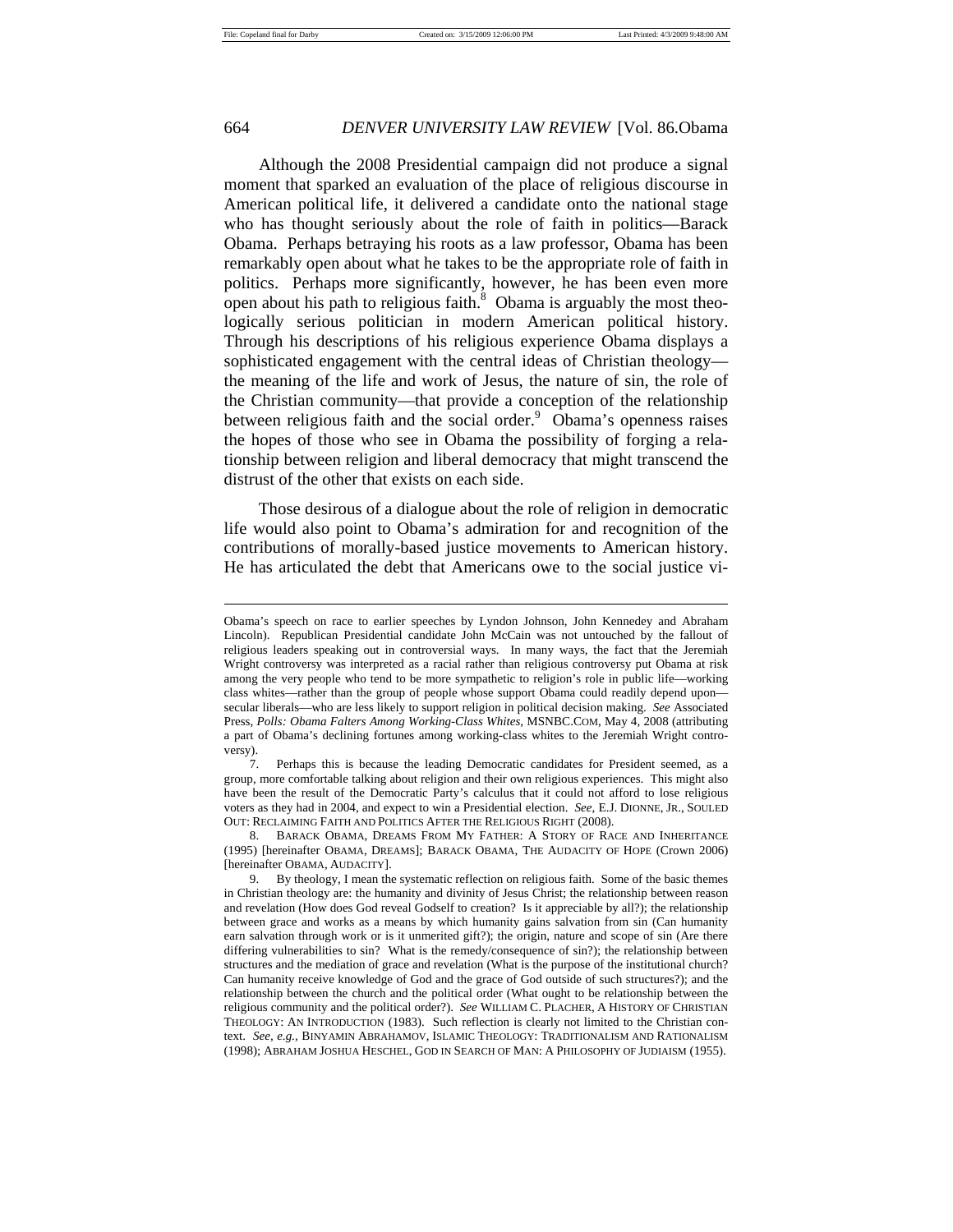sion of actors whose beliefs and methods were seen as divisive or irrational in their own periods. Obama writes,

[I]t has not always been the pragmatist, the voice of reason, or the force of compromise, that has created the conditions for liberty. The hard cold facts remind me that it was unbending idealists . . . who recognized power would concede nothing without a fight. It was the wild-eyed prophecies of John Brown, his willingness to spill blood and not just words on behalf of his visions, that helped force the issue of a nation half slave and half free. I'm reminded that deliberation and the constitutional order may sometimes be the luxury of the powerful, and that it has sometimes been the cranks, the zealots, the prophets, the agitators, and the unreasonable—in other words the absolutists—that have fought for a new order.<sup>10</sup>

It is to these "absolutists" that Obama raises a metaphorical glass in salute of their uncompromising vision for a better social order, even when their actions were seen as beyond the boundary of the normal political order. One gets the sense that Obama is poised to usher in a new era of mutual respect between those who would seek to eradicate religion from American public life and political discourse and those who would "Christianize the social order."

Upon reading Obama's discussions of faith in American public life and the role of morally-guided figures in American history, it is clear that Obama will not attempt to capitalize on the schism between the religious and secular for political gain. Not only does Obama evidence an incredible appreciation for religion as civic force in American public life, $<sup>11</sup>$ </sup> he appears to appreciate religion's role as a counter-force in American public life. Obama clearly respects Abolitionists' contributions to the improvement of American society, while simultaneously appreciating the oppositional stance against the status quo (including the state), which made such contributions possible. However, if one hopes for a transformed conversation about the role of religion in American public debate, Obama might prove to be a disappointment. Obama's professed resolution of the dilemma of the role of religion in public debate is disappointingly similar to the resolution pressed by others who have addressed this issue.<sup>12</sup> Obama's resolution of the challenge of religion in

12. See, e.g., ROBERT AUDI & NICHOLAS WOLTERSTORFF, RELIGION IN THE PUBLIC SQUARE: THE PLACE OF RELIGIOUS CONVICTIONS IN POLITICAL DEBATE (Rowman & Littlefield, 1996) (Audi

 <sup>10.</sup> OBAMA, AUDACITY, *supra* note 8, at 97.

 <sup>11.</sup> Religion as the source of civic virtue has often been applauded in American life. As Stephen Carter has noted, "having lots of public religion is not the same as taking religion seriously, and the presence of religious rhetoric in public life does not mean that citizens to whom that rhetoric is precious are accorded the respect that they deserve." STEPHEN CARTER, CULTURE OF DISBELIEF: HOW LAW AND POLITICS TRIVIALIZE RELIGIOUS DEVOTION 44-45 (1993). Acceptance of religion as a source of civic piety has been used to justify the constitutionality of religious practices by state agencies. *See Lee v. Weisman*, 505 U.S. 577 (1992) (Scalia, J., dissenting) (rejecting the majority's conclusion that prayers at graduation ceremony violated the Establishment Clause, in part, on the ground that the practice of pubic prayer has a long history in American public life).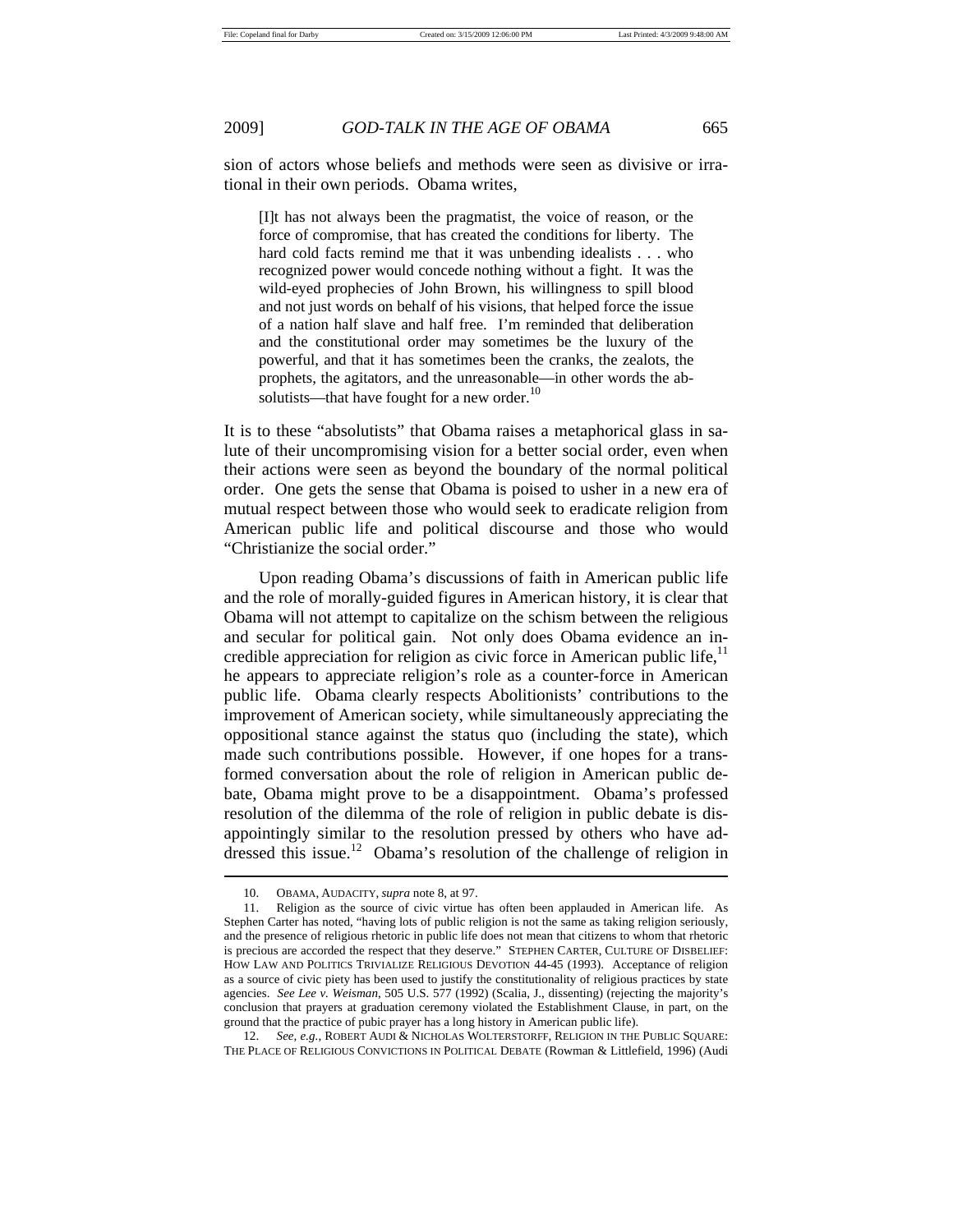political debate is the imposition of an obligation that religiously motivated citizens "translate their concerns into universally, rather than religion-specific values."<sup>13</sup>

This essay contends that Obama's imposition of the translatability requirement mirrors, in many ways his "translation" of the movements and figures of American social justice movements whose foundation and content was based on a religious conception of justice. Ironically, Obama's admiring translation of these figures mutes their religious identities, thereby denying their full admission into the pantheon of American citizens on terms that would have been most comprehensible to them. Obama's translation requirement, or at least Obama's justifications for it, suggest that Obama, the religionist, is incomprehensible to Obama, the politician. Further, this essay asserts that Obama's resolution appears to disregard the extent to which a theological tradition of which he is a part might provide justification for rethinking the terms of the debate about religion's appropriate role in a liberal democracy.

The lens through which I will organize Obama's theological conceptions borrows from the taxonomy articulated by the late Yale theologian H. Richard Niebuhr in his classic work, *Christ and Culture*. 14 Richard Niebuhr's central claim is that the relationship between religion and the social order is adjudicated by the theological beliefs held by various religious adherents. Each of these "types" essays to resolve the dilemma

argues against Wolterstorff in favor of prohibiting religious justifications as a basis for public decision making in liberal democratic societies); BRUCE ACKERMAN, SOCIAL JUSTICE AND THE LIBERAL STATE (1980) (same). This essay does not directly address the arguments mandating publically accessible grounds as a basis for public debate. For such arguments, see, for example, PERRY, *supra*  note 5, and CARTER, *supra* note 11, at 213-32.

 <sup>13.</sup> OBAMA, AUDACITY, *supra* note 8, at 219. Throughout I will refer to this requirement as a translatability requirement or translation requirement.

 <sup>14.</sup> H. RICHARD NIEBUHR, CHRIST AND CULTURE (2001) (50th Anniversary Edition) [hereinafter NIEBUHR, CHRIST AND CULTURE]. Nothing I say here should be meant to suggest that any type offered is an exact description of any movement, ideology, or individual. This is an inexact science, but a still helpful and illuminative one as I hope it will allow us to think again about the interaction "from the other side." Also, I recognize that the typology upon which I rely sounds a bit out of place in a religiously plural democracy. Nothing that I say here should be read as suggesting that Christianity, though the dominant form of religious expression in American religious and public life, is the sole or preferred form of religious expression. Nevertheless, the framework upon which I rely is clearly Christian-centered. It is dependant upon a set of theological propositions that take the Biblical narrative of creation, fall, prophetic pronouncement, redemption in the life, death and resurrection of the person of Jesus, and the final consummation of history in the ultimate unification of the earthly and heavenly realm in the full flowering of the reign of God in Jesus Christ at the end of time. I do not think it would be possible, or helpful, to discuss religion "in general." It is exactly against a discussion of generalities that I hope to reject and avoid in this essay. It is misleading to suggest that religious pluralism in the United States has become so pervasive or acceptable that there is no way to speak about Christianity's prominent place in American religious life, as an empirical fact. Claims that Barack Obama is a Muslim were employed to disqualify him from eligibility for the nation's highest office and to circulate rumors about his fitness to serve. *See* Perry Bacon Jr., *Foes Use Obama's Muslim Ties to Fuel Rumors About Him*, WASH. POST, Nov. 29, 2007 at A01. Moreover, that the Obama campaign met these assertions with repeated affirmations of his Christian identity, suggest that despite the talk of America's plural religious present, there remains a large segment of the population that continues to believe that Christian identity is a central qualifying factor for the office of the President.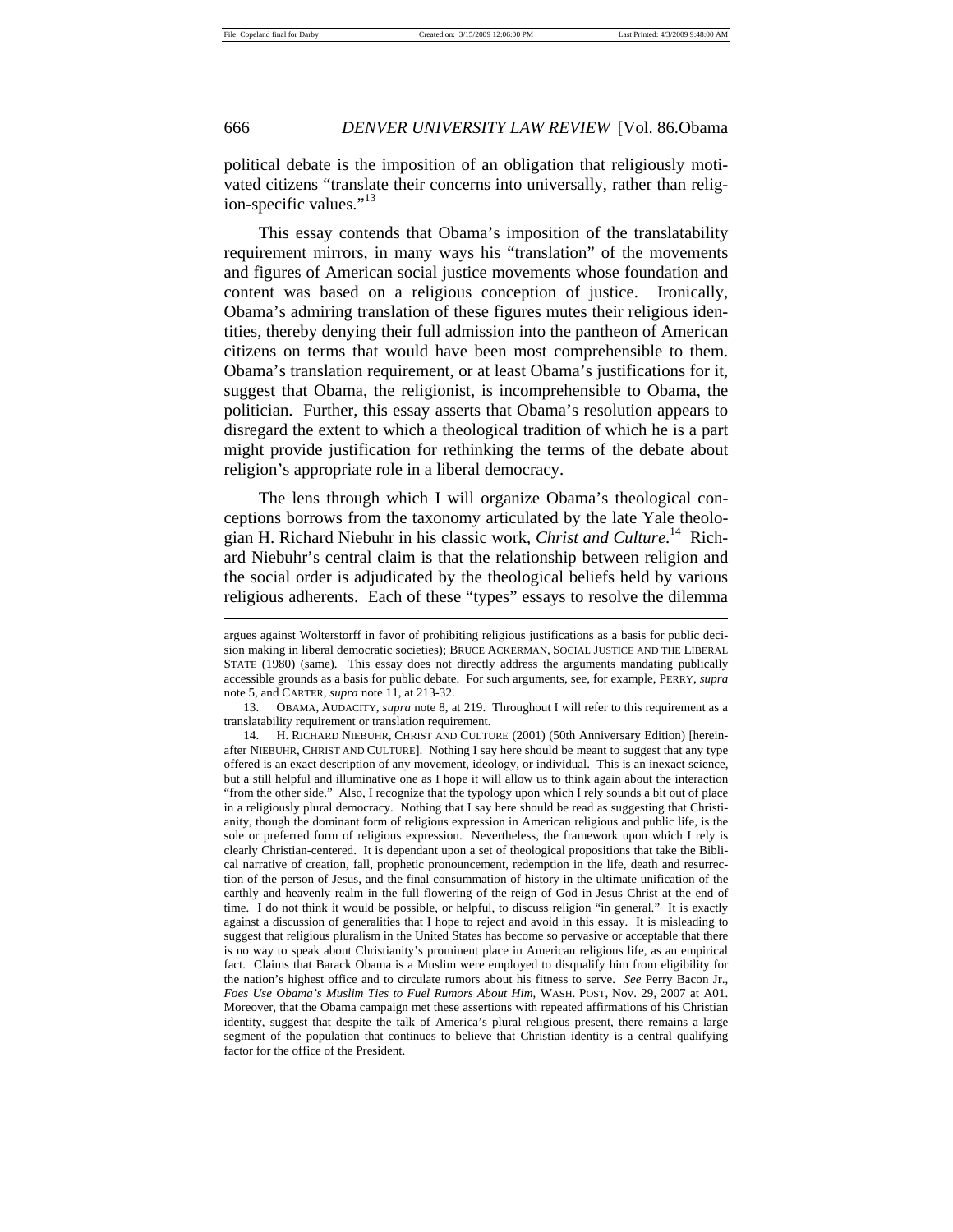### 2009] *GOD-TALK IN THE AGE OF OBAMA* 667

of the relationship of religious faith and culture. At one extreme, the dilemma of Christ and culture is read as endemic and eternal, therefore underwriting the resolution of separation and exclusion. At the other extreme, Christ and culture are harmonized to eliminate the conflict and allow for accommodation. Finally, the middle position resists resolving the dilemma either by separation or harmonization, and concludes that the recognition of tension must counsel an attitude of cautious engagement. The sections that follow will examine the role that theological conclusions about the life and work of Jesus, the nature of sin, and the nature of the social order play in shaping the corresponding resolution to the dilemma of the relationship of religious faith and culture.<sup>15</sup>

An analysis of the theological possibilities for resolving the dilemma between Christ and culture force us to consider the ways in which theological resolutions of the dilemma, including Obama's own theological resolution of the dilemma, provide useful insights into the possibilities for a political resolution of the dilemma of religion and politics. An examination of the various theological responses provides two bases for challenging Obama's political resolution. First, from the exclusivist type, one receives a reinterpretation of religious political action as social witness, which is broader than the conception of politics that undergirds Obama's translatability requirement, and second, from the dualist perspective, one receives a conception of the universality of sin, which supports a humility by religious actors no less than others seeking to advance claims in the public domain. To the extent that each of these seems to fit within Obama's theological background, it suggests that they might profitably inform his political project of reconciliation between religion and liberal democracy.

### I. SEPARATION AND EXCLUSION

The problem of the relationship between Christ and culture is an enduring one in almost every age. The relationship that followers of Christ ought to have toward the culture in which they reside is a subject of much literature of the Christian tradition. One such solution to this dilemma is offered by a call for separating the life of Christ from the life of culture. This resolution of the dilemma often forecloses political engagement by religiously committed citizens. It is the purpose of this Section to demonstrate the theological foundation upon which a separatist solution is based. The separatist resolution is based in part on an interpretation of the of the work of Jesus as establishing a new community of the "saved," and a conception of the social order as endemically

 <sup>15.</sup> Each Section will examine an American theologian whose work is an example of the exclusivist school of thought. Section I will discuss Duke University theologian Stanley Hauerwas; Section II will discuss theologian Reinhold Niebuhr, a model of the "middle" position. I will not discuss the position of the accommodationists or harmonizers, who seek to equate Christ with the social order.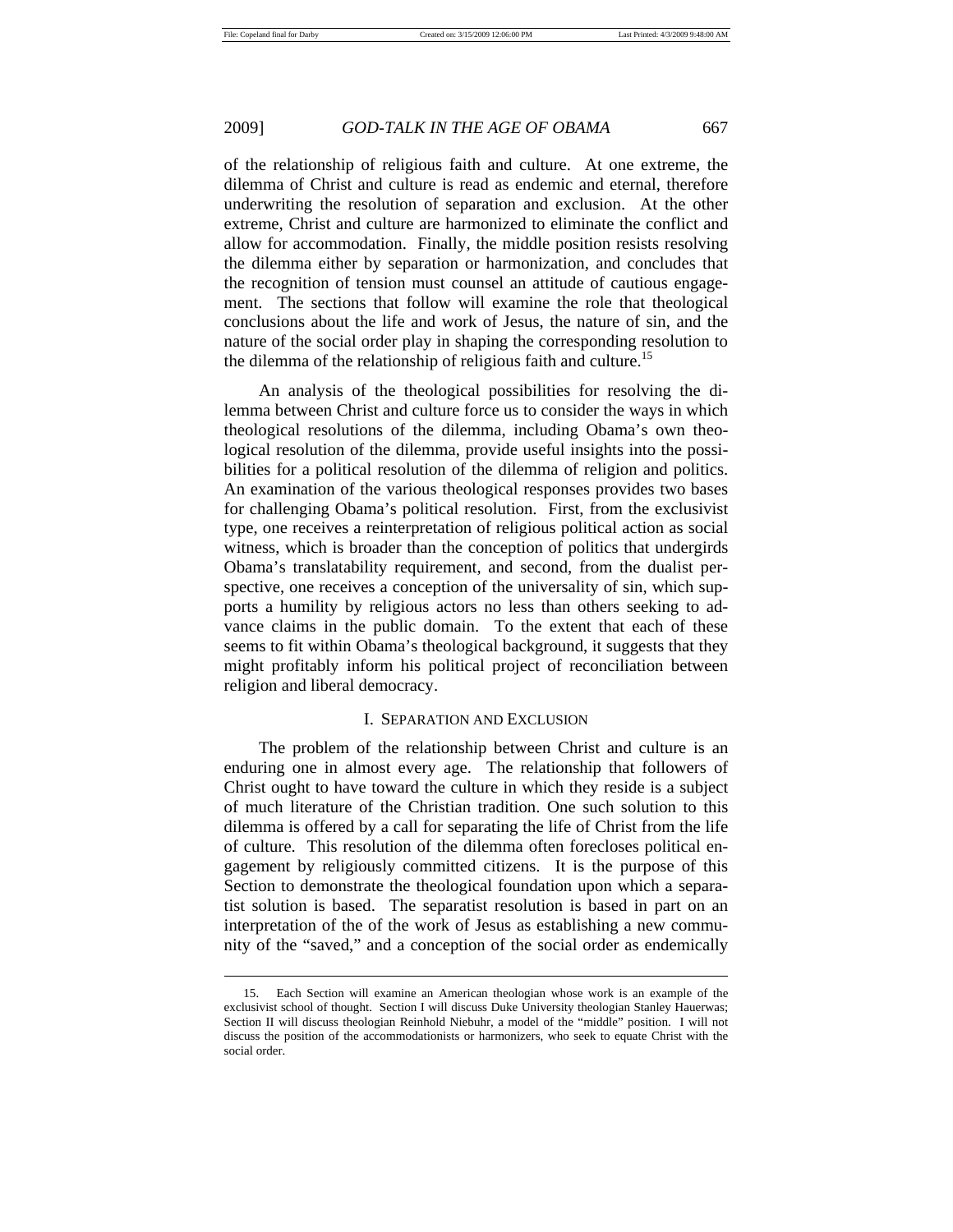sinful and antithetical to the values of the new community. Together, these lead to the inevitable separation of the religious adherent from the social and political order.

### *A. Christ Against Culture*

The rejection of the social order and its culture as a response to the call of Jesus Christ represents the separatist resolution to the problem of Christ and Culture. Based on its theological interpretation of both the identity and activity of Jesus Christ and the social order as impossibly at odds, the exclusivist Christian articulates a resolution that places Christ against culture. The exclusivist reads the gap between Christ and culture as unbridgeable, and resolves that the social order must be rejected, if Christ is to be retained. The rejection of "the world" and abdication of responsibility for its transformation is the outcome of the exclusivist's theological worldview.

Adherents of the exclusivist type foreground Jesus' identity as the founder of a new law. The exclusivist's interpretation of the meaning of the life of Jesus emphasizes the power, authority, and love of God, as evidenced in the person of Jesus, and the command that man respond to God through love of neighbor.<sup>16</sup> Jesus inaugurates a new order at whose root lies love. To the extent that the "new creation" requires a changed community, the evidence of the community's authentic commitment to the sovereignty of Jesus is its response to the commands of God in its actions. This chasm between the new creation and the social order is evident in the gap between the norms that govern each domain. In contrast to the "new creations" norm of love, the social order is governed and maintained by power, violence, and threat.<sup>17</sup> Richard Niebuhr describes the exclusivist type's view of the created order is "a realm under the power of evil."<sup>18</sup> The relationships in the realm of the world "characterized by the prevalence in it of lies, hatred, and murder; it is the heir of Cain." $^{19}$ 

The exclusivist's separation of Christ from culture is parasitic upon his understanding of the "nature and prevalence of sin." The exclusive Christian is required to reject the world because it continues to be a place in which sin persists. In fact, the world is not merely the place in which sin is resident, but the exclusivist maintains that sin is endemic to the world. Rather than explaining the prevalence of sin by locating it in hu-

 <sup>16.</sup> NIEBUHR, *supra* note 14*,* at 46-47.

 <sup>17.</sup> Christian ethical thought has long depicted power as the domain of domination and force that are inconsistent with the principles that govern the domain of Christ. *See* JAMES P. MACKEY, POWER AND CHRISTIAN ETHICS (1994); CHRISTINE FIRER HINZE, COMPREHENDING POWER IN CHRISTIAN SOCIAL ETHICS (1995).

 <sup>18.</sup> NIEBUHR, *supra* note 14, at 48.

 <sup>19.</sup> *Id.*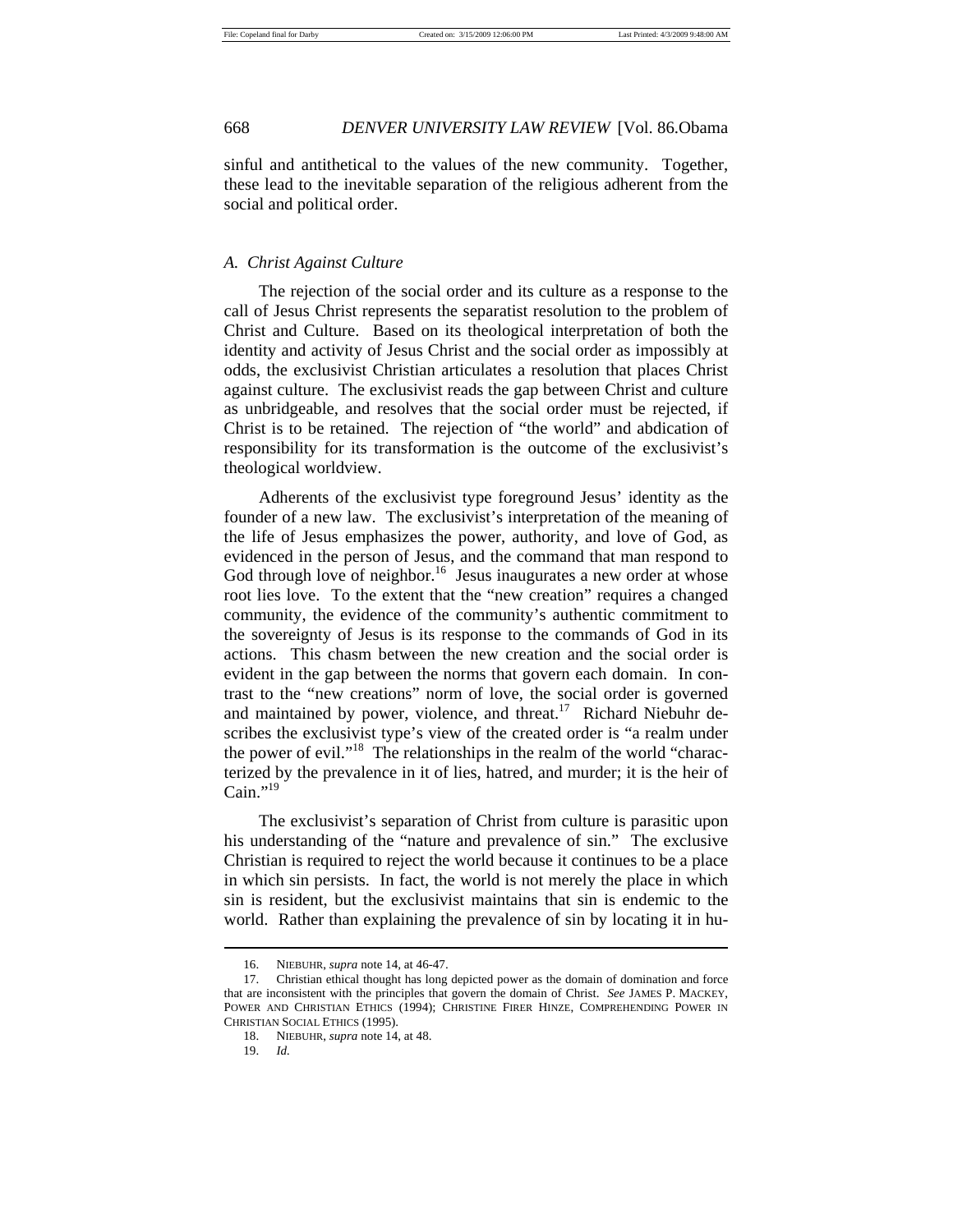man nature, the exclusivist sites the explanation for sin's continued prevalence in the corrupted culture in which humanity resided. By distinction, those who are members of the community marked by the sovereign lordship of Jesus "have passed from the darkness [of the culture] into the light," and must separate from the world in order to maintain the purity and integrity of this community.<sup>20</sup>

The exclusivist discourages Christian involvement in political life. Political life is envisaged as brutish and base. Political life in the social order is seen as involving nothing more than the pursuit and deployment of power. The state and its maintenance through political life are incompatible with Christianity. Beyond the merely neutral recognition of the state as necessary for the constraint of an otherwise sinful order, the exclusivist sees the state as "the chief offender against life."<sup>21</sup> The only safety against its domination is "nonparticpation." Thus the only appropriate resolution to the conflict between life in Christ and life in culture is near-complete separation of the two realms.

To the extent that the exclusivist views participation in the normal structures of political life negatively, they clearly counsel nonparticipation by religious citizens. Nevertheless, as will be demonstrated below, the exclusivist position articulates a competing conception of politics that challenges the dominance of politics as directly seeking to affect the outcomes of elections, or even specific policy debates. The exclusivist offers a conception of politics as religious witness against the dominant vision of the social order, including the state. This Section seeks to point out Obama's seeming appreciation for such political practice, yet his failure to attribute such practice to the religious motivations of those whom he admires. This Section argues that proper recognition of the religious dimension of a politics of social witness—which attempts to offer a competing normative model against the dominant social order might have affected Obama's political resolution to the challenge of religion in a plural democracy. $^{22}$ 

### *B. Stanley Hauerwas: Theologian of Separation*

Stanley Hauerwas is the leading mainstream theological voice that comes closest to representing the radical school of Christian thought. He diagnoses a radical gap between the community of faith and the social order. Hauerwas' prescription for the dilemma that the gap represents requires the Christian community to remain committed to the particularity of their identity by separating from the secular, liberal political system. Hauerwas criticizes the extent to which the search for a socially

 <sup>20.</sup> *Id.* 

 <sup>21.</sup> NIEBUHR, *supra* note 14, at 61.

 <sup>22.</sup> On religion's role as the articulator of counter-hegemonic norms, see Robert Cover, *Foreword: Nomos and Narrative*, 97 HARV. L. REV. 4 (1983).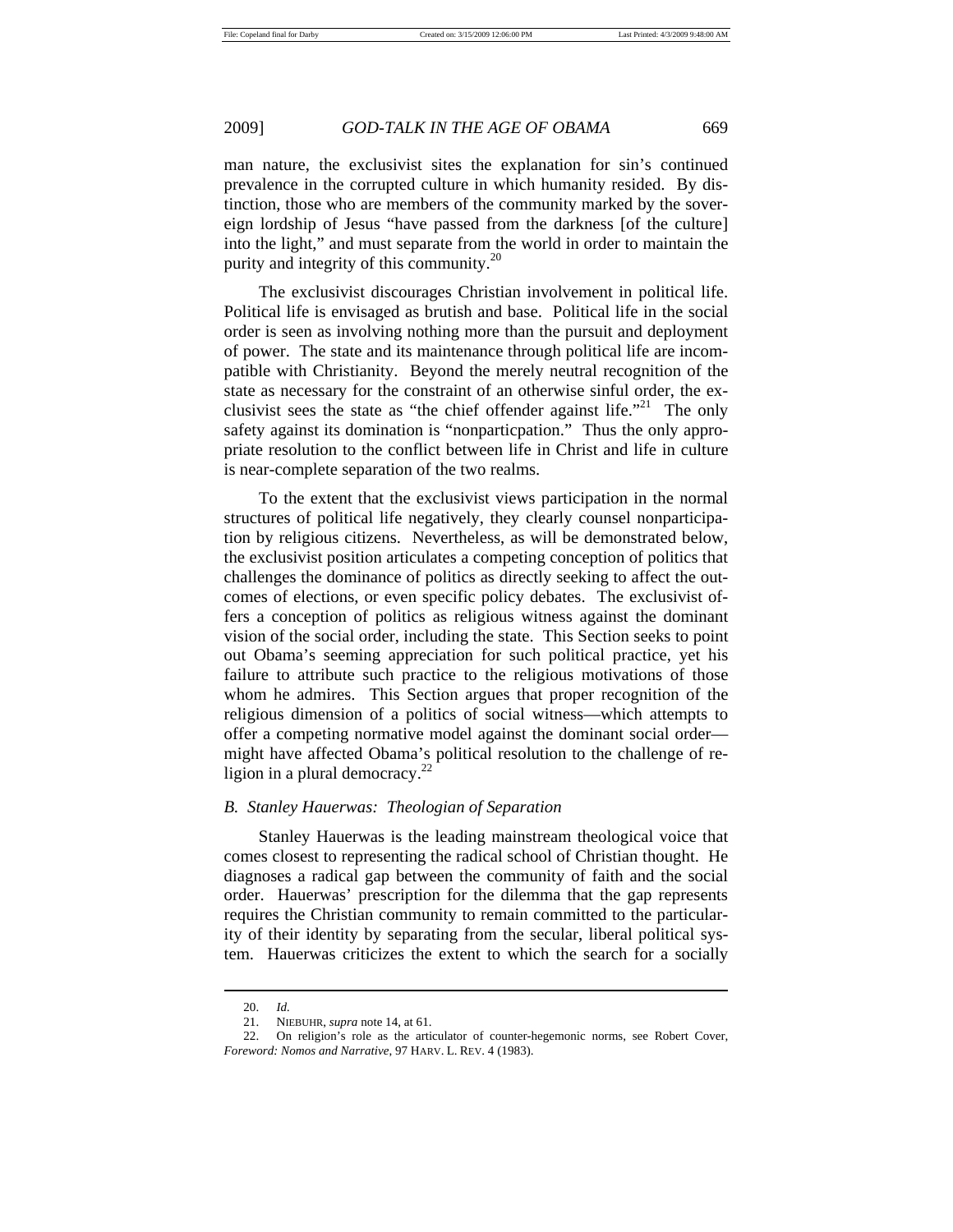relevant and transformative role for the church in society, "has made [the Christian church] forget [our] more profound political task."23 Hauerwas notes that this has resulted in the church aping the practices and presuppositions of liberal political life within the domain of the church.<sup>24</sup> Such aping fails to take seriously the widening chasm between the Christian community and the social order. The transformation of the polity from one that encourages virtue in its members, into one that merely aggregates the private preferences, necessitates the church's separation from liberal, political society.<sup>25</sup> Hauerwas does not advocate Christian withdrawal from society as an obligation of Christian identity in all contexts, but he clearly thinks that at present the obligation of Christians is to withdraw from liberal political society.<sup>26</sup> He writes:

Christians must again understand that their first task is not to make the world better or more just, but to recognize what the world is and why it understands the political task as it does. The first social task of the church is to provide the space and time necessary for developing skills of interpretation and discrimination sufficient to help us recognize the possibilities and limits of our society. In developing such skills, the church and Christians must be uninvolved in the politics of our society and involved in the polity that is the church. Theologically, the challenge of Christian social ethics in our secular polity is no different than at any other time or place—it is always to form a society that is built on truth rather than fear. For the Christian, therefore, the church is always the primary polity through which we gain the experience to negotiate and make positive contributions to whatever society in which we may find ourselves.<sup>27</sup>

Hauerwas resists what he sees as the abdication by secular liberal society of any responsibility for the development of a common moral vocabulary among its citizens. For Hauerwas, liberal politics simply establishes rules of process through which individuals assert their separate interests in an effort to join others with similar interests. Such a politics is based on the status of the individual as "the sole source of au-

 $\overline{a}$ 

27. *Id*. at 74.

 <sup>23.</sup> STANLEY HAUERWAS, A COMMUNITY OF CHARACTER: TOWARD A CONSTRUCTIVE CHRISTIAN SOCIAL ETHIC 73 (1981).

 <sup>24.</sup> *Id*.

 <sup>25.</sup> *Id.* at 74.

 <sup>26.</sup> Hauerwas writes: "Christians have rightly thought that they have a proper investment in making this, and other societies, more nearly just, but have forgotten that genuine justice depends on more profound moral convictions than our secular polity can politically acknowledge." While this might strike some as exactly the sort of religious language that leads to an attempted take-over of the public domain by religionists, Hauerwas abdicates any political role for the church in society as presently constructed. He writes: "Christians must again understand that their first task is not to make the world better or more just, but to recognize what the world is and why it understands the political task as it does. The first social task of the church is to provide the space and time necessary for developing skills of interpretation and discrimination sufficient to help us recognize the possibilities and limits of our society. In developing such skills, the church and Christians must be uninvolved in the politics of our society and involved in the polity that is the church." *Id*.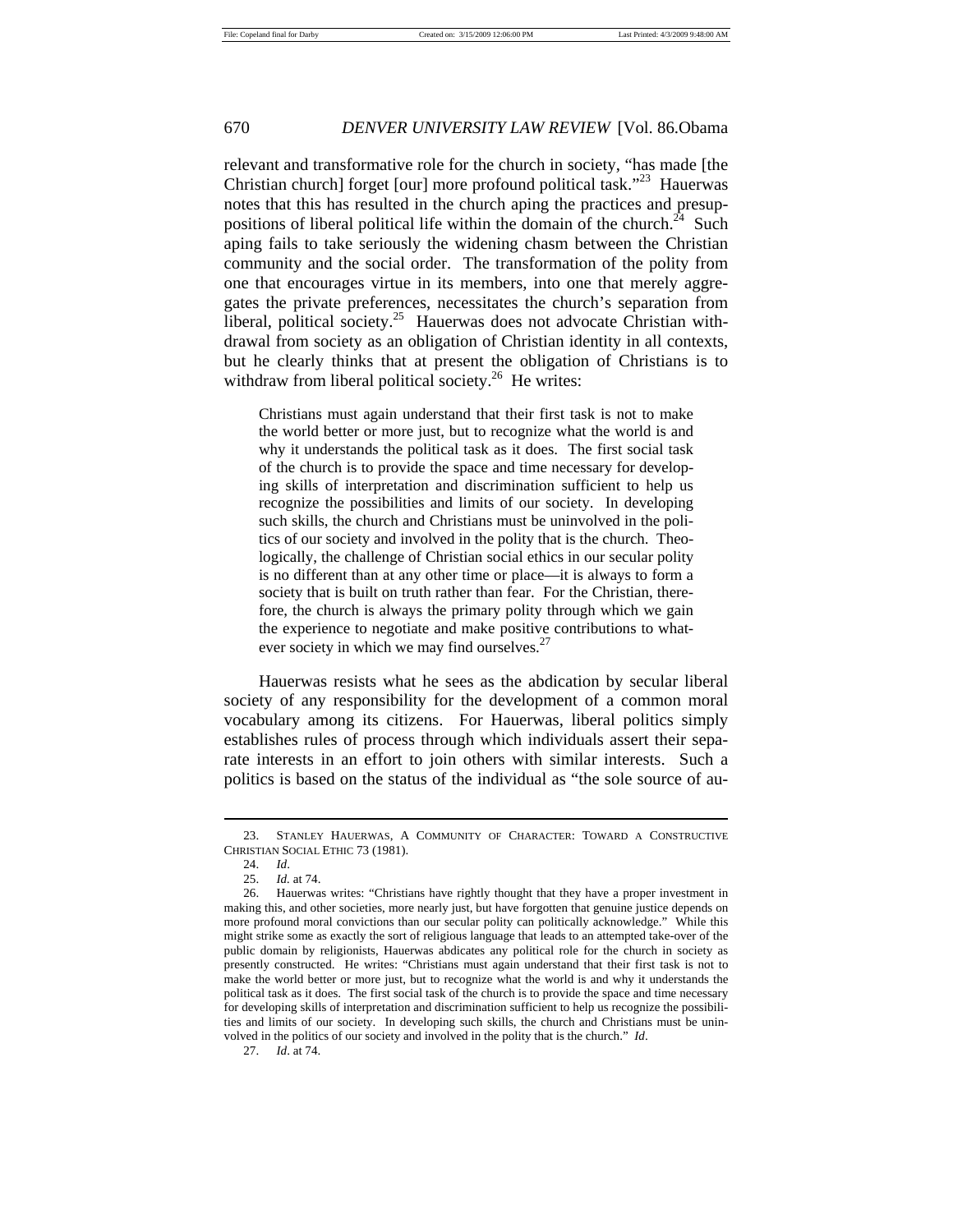thority" and the enshrinement of the individual's self-interest as the only legitimate basis of societal decisionmaking. Liberal political society asks almost nothing of its citizens, believing itself capable of sorting out competing substantive interests by demanding no more than that its participants make a commitment to "abide by the rules of competition."<sup>28</sup> Hauerwas rejects what he takes to be a central premise of liberal political life: namely, that it is possible to construct political consensus in a context fraught with distrust of one's fellow citizens. Hauerwas writes, "The genius of liberalism was to make what had always been considered a vice, namely unlimited desire, a virtue."<sup>29</sup> In short, the very terms of liberal political culture are read as both corrupt and corrupting to those who do not share its abdication of the need for shaping, rather than merely reflecting, individual preferences. For Hauerwas, the Christian community is a community of a shared moral vocabulary centered around the loving sacrifice of God in Jesus Christ. Such a foundation calls for a posture of openness and trust. This is diametrically opposed to the distrustful, fearful foundation of political liberalism. The opposition between these two realms counsels for recognition of the fact that the religiously motivated citizen is not to transform a society whose fundamental underpinnings are so at odds with its own foundation.

There is a danger in the Christian community's participation in political life in an effort to transform the political order. Even though he does not fully foreclose the possibility of religious participation in the public domain, Hauerwas is clear that the danger lies in the religious citizen's abdication of the uniqueness of her perspective in a capitulation to the demands of the ordinary liberal political process. The liberal political process is defined by its refusal to cultivate moral virtue within the citizenry, and its a commitment to the aggregation of individual interests as the sole test of the legitimacy of the political process, regardless of the kinds of citizens such preference—maximizing produces.

Hauerwas' perspective on the danger that participation in liberal politics poses for religious communities is demonstrated by his discussion of the role of religious witness in the abortion debate. Hauerwas begins by declaring that Christians have failed in their opposition to abortion because they have sought to "meet the moral challenge within the limits of public polity, [and] have failed to make our deepest convictions that make our rejection of abortion intelligible."<sup>30</sup> Hauerwas blames the failure of Christians to affect the debate over abortion be-

 <sup>28.</sup> *Id*. at 80.

 <sup>29.</sup> *Id.* at 82.

 <sup>30.</sup> *Id.* at 212.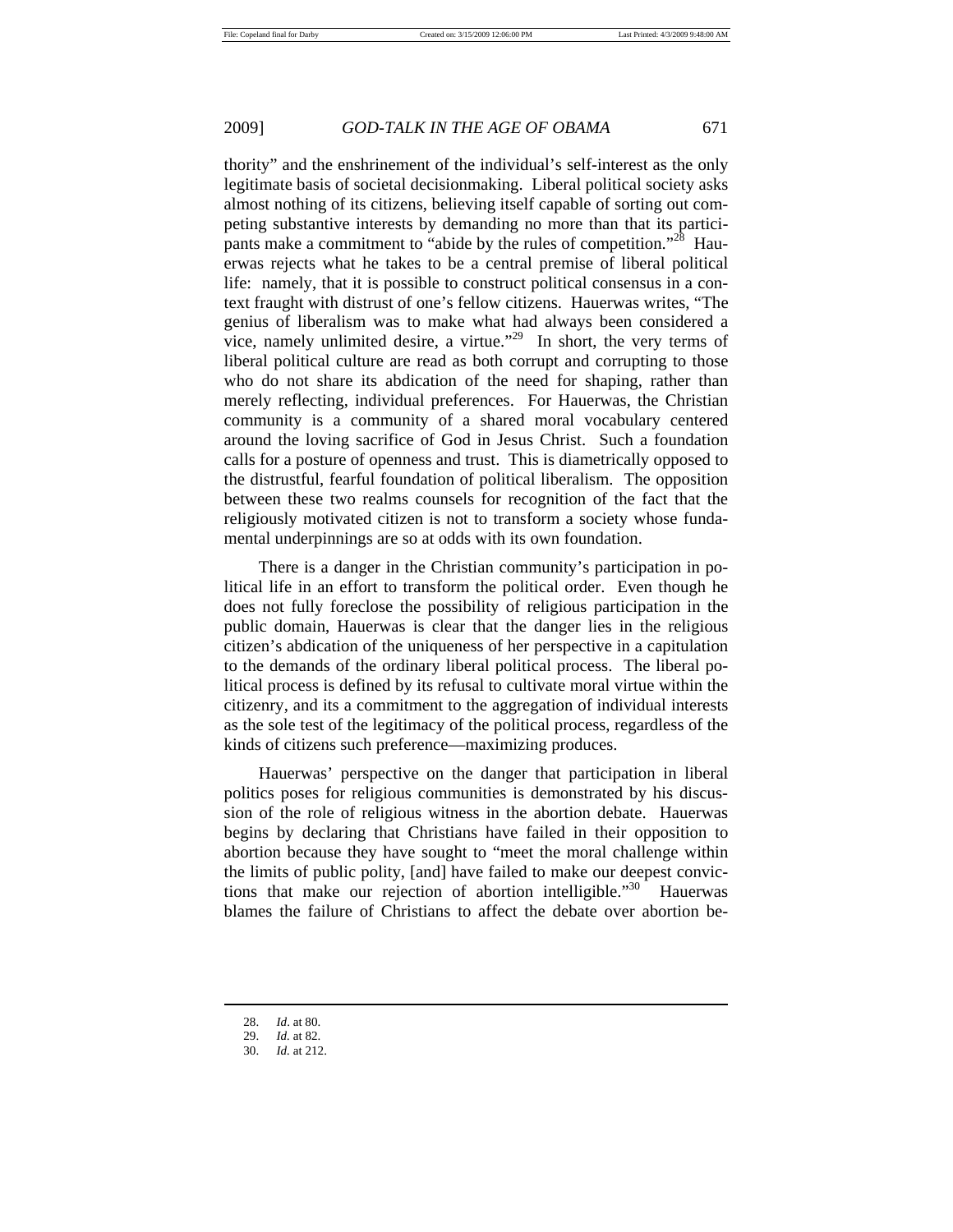cause they have given up their vocabulary in an effort "express [their] opposition to abortion in terms acceptable in a pluralist society."<sup>31</sup>

Hauerwas points to the prominence that the determination of when life begins has taken in the debate over the morality of abortion. Hauerwas challenges its status as the dominant factor in the argument for and against abortion's moral acceptance, and asserts that the fact that its prominence suggests that religionists have failed to articulate *their* moral vision. He writes,

When the debate is so limited [to the issue of when life begins,] it has already been uncritically shaped by the political considerations of our culture, the "moral" has already been determined by the "political," and the very convictions that make us Christian simply never come up. . . . As a result the Christian prohibition of abortion appears as an irrational prejudice of religious people who cannot argue it on a secular, rational basis.<sup>32</sup>

Hauerwas contends that Christian opposition to abortion cannot be reduced to a debate about when life begins. He contends that any assertion about the beginning of life cannot be separated from the question of the "whole personality."<sup>33</sup> As such when Christians cannot make clear what such personality entails, they are disadvantaged in their participation in the public domain, because their arguments lack intelligibility on their own terms. In their arguments against abortion, Hauerwas would have Christians argue in ways that at least make their opposition intelligible. Liberal political culture's demands that Christians translate their opposition to abortion into "neutral" language silence Christian opponents of abortion from being able to explain what sort of people they are, and the sort of people they would have to be in order to find abortion acceptable. Hauerwas contends that "[s]uch a discussion must be both theological and political."<sup>34</sup> In the case of abortion, he contends that Christians must resist a focus on the narrow question of when life begins, but rather focus on "why it is that the Christian way of life forms people in a manner that makes abortion unthinkable."<sup>35</sup> This is the only way that Christians will

 <sup>31.</sup> *Id*. at 213. Hauerwas contends that the assumption that religionists can translate their moral convictions into language accessible to all in a plural democracy assumes that Christianity and the surrounding culture share a common moral vocabulary. Further, it assumes that the only terms that ought to inform the moral decisions of religionists are terms that could be acceptable to all rational persons in a plural democracy.

 <sup>32.</sup> *Id*. at 213-14.

 <sup>33.</sup> Although originally borrowed from John Noonan, Hauerwas uses the term "whole personality" to mean that the question of the acceptance of abortion is not simply a question of whether abortion is morally acceptable or not, but rather is determined by a consideration of the kind of people we might have to be in order to find abortion morally acceptable. Hauerwas contends that the Christian opposition to abortion is incomprehensible without an understanding of the narrative that shapes Christian identity.

 <sup>34.</sup> HAUERWAS, *supra* note 22, at 224.

 <sup>35.</sup> *Id.* at 222.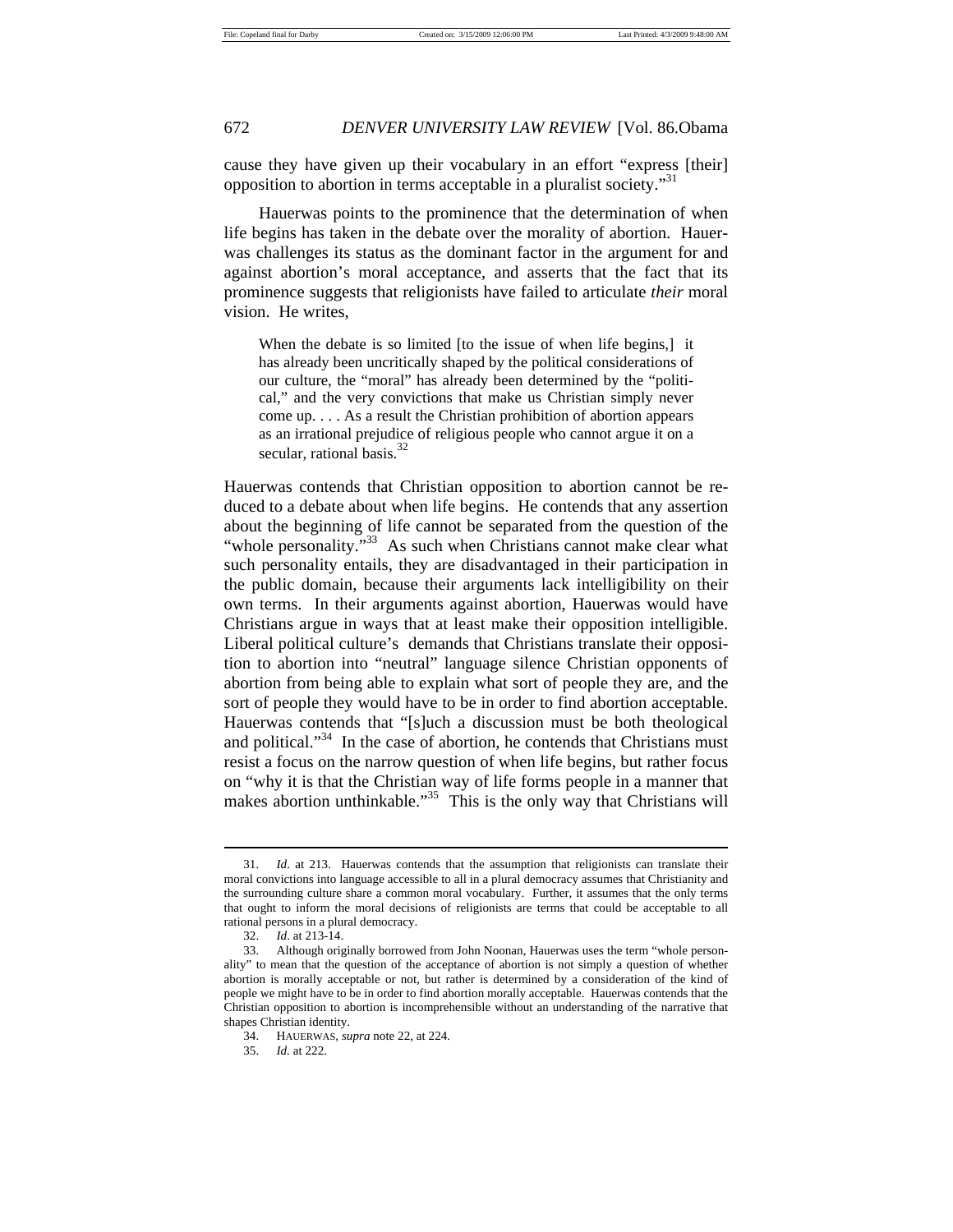2009] *GOD-TALK IN THE AGE OF OBAMA* 673

make arguments against abortion that are intelligible regardless of whether or not it can be determined that life begins at conception.

Hauerwas distinguishes Christian opposition to abortion from secular opposition to abortion on the ground that Christian opposition is not based on an "abstract" belief in the value of human life.<sup>36</sup> For Hauerwas, the question is never about human life's sacredness, which has no meaning for the Christian apart from the fact that it shares in the creative work of God. He writes,

from the perspective of Christian convictions about life as the locus of God's creating and redeeming purpose, claims of life's "value" or "sacredness" are but empty abstractions. The value of life is God's value and our commitment to protect it is a form of our worship of God as a good creator and a trustworthy redeemer. Our question is not, "When does life begin?" but "Who is its true sovereign?" The creation and meaningfulness of the term "abortion" gain intelligibility from our conviction that God, not man, is creator and redeemer, and thus, the Lord of life. The Christian respect for life is first of all a statement, not about life, but about God."<sup>37</sup>

Capitulation by Christians to the demands by the social order prevents Christians from displaying their deepest motivations and commitments, and the source of their normative framework, for evaluation. More importantly, it prevents Christians from challenging the social order on their terms, the significance of which is important for Christian witness that looks at political participation differently than merely as the aggregation of individual interests for the largest agreement. For the Hauerwasian religious citizen, political participation is modeling and demonstrating a form of community and moral argument that challenges the dominant conception of the liberal political social order.

Lest he be thought to have justified the eviction of religionists from the public domain entirely, Hauerwas asserts that he merely counsels separation from the political domain to the extent that it will not endanger Christian integrity to its obligation to witness to social order. This form of political participation is distinct from normal political participation to the extent that Christian political participation need not limit itself

 <sup>36.</sup> Hauerwas seems to go beyond merely distinguishing Christian opposition from secular opposition to abortion. Rather he rejects the failure to distinguish Christian opposition as a disregard for the uniqueness of the Christian position. He appears to interpret this as a forced translation that robs Christianity of its unique moral position. *See id*. at 225.

 <sup>37.</sup> *Id*. at 225-26. Hauerwas' argument is different from the two types of religiously-based oppositions to abortion described by philosopher Robert Audi—the ensoulment argument and the divine gift argument. Audi describes the ensoulment argument as based upon the assertion that humans are embodied souls, and that the ensoulment takes place at conception. The divine gift argument is based on the premise that children are God's gift, received at conception. Hauerwas' argument is clearly aligned with the divine gift argument to the extent that it is based on a conception of all life as a gift from God, over which man ought to have no control. *See* ROBERT AUDI, RELIGIOUS COMMITMENT AND SECULAR REASON 188-89 (2000).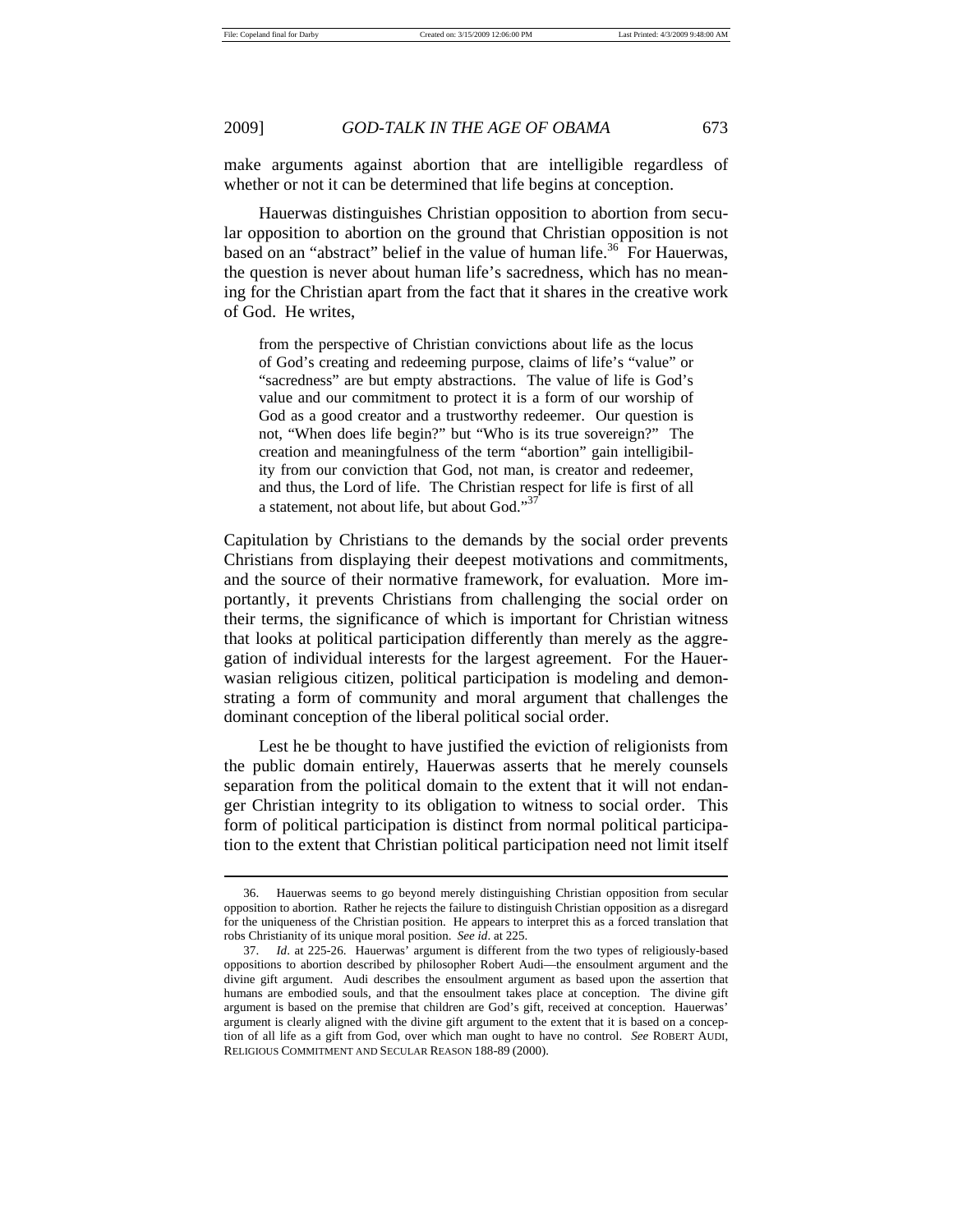to either the method of normal politics, or the ends of normal politics. The achievement of specific policies and success in specific political battles is not the justification of Christian political participation for Hauerwas. He writes,

as Christians we must not confuse our political and moral strategies designed to get the best possible care for children in our society with the substance of our convictions. Nor should we hide the latter in the interest of the former. For when that is done, we abandon our society to its own limits . . . [and] we forget that our most fundamental political task is to point to that truth which we believe to be the necessary basis for any life-enhancing and just society.<sup>38</sup>

To practice politics within the confines of the liberal political social order is to trade fundamental reorientation for tinkering that leaves the basic architecture in tact. Hauerwas' separationism, even in the context of Christian political participation, protects the integrity of Christian witness from the corruption of a social order whose very structure is to be rejected.

Hauerwas' call for religious separation from what he believes to be a corrupt liberal social order has led critics to challenge him for what they believe is his abdication of responsibility for the eradication of societal injustice.<sup>39</sup> Despite such criticisms, Hauerwas' description of appropriate religious opposition to abortion provides a model for the type of religious political engagement that has been defended by his critics. Philosopher Jeffrey Stout has attempted to reject the premises of liberal social contract theory that he argues underpin the banishment of religious speech from the political domain.<sup>40</sup> Against the liberal contractarian position that would exclude religious speech from the political domain on the basis of its inaccessibility to all rational persons, Stout proposes a conception of religious participation as a form of expressive democratic participation. Expressive democratic participation does not establish constraints on the kind of discourse that can legitimately take place in the public domain, but rests on the unscripted practice of a back and forth dialogue between interlocutors that is honest about the basis of positions that are held, even religious bases, so that such bases might be critiqued and challenged by other conversants. In opposition to liberal contractarianism's demand for the satisfaction of the abstract "reasonable person," Stout contends that an expressive conception of democratic participation counts as a reasonable person anyone "who participates responsibly in

 <sup>38.</sup> *Id.* at 229.

 <sup>39.</sup> *See, e.g.,* JEFFREY STOUT, DEMOCRACY AND TRADITION 149 (2004).

 <sup>40.</sup> For Stout's discussion of social contract theory's role in the exclusion of religiously motivated speech as the basis of public decision making. *See id*. at 77-85.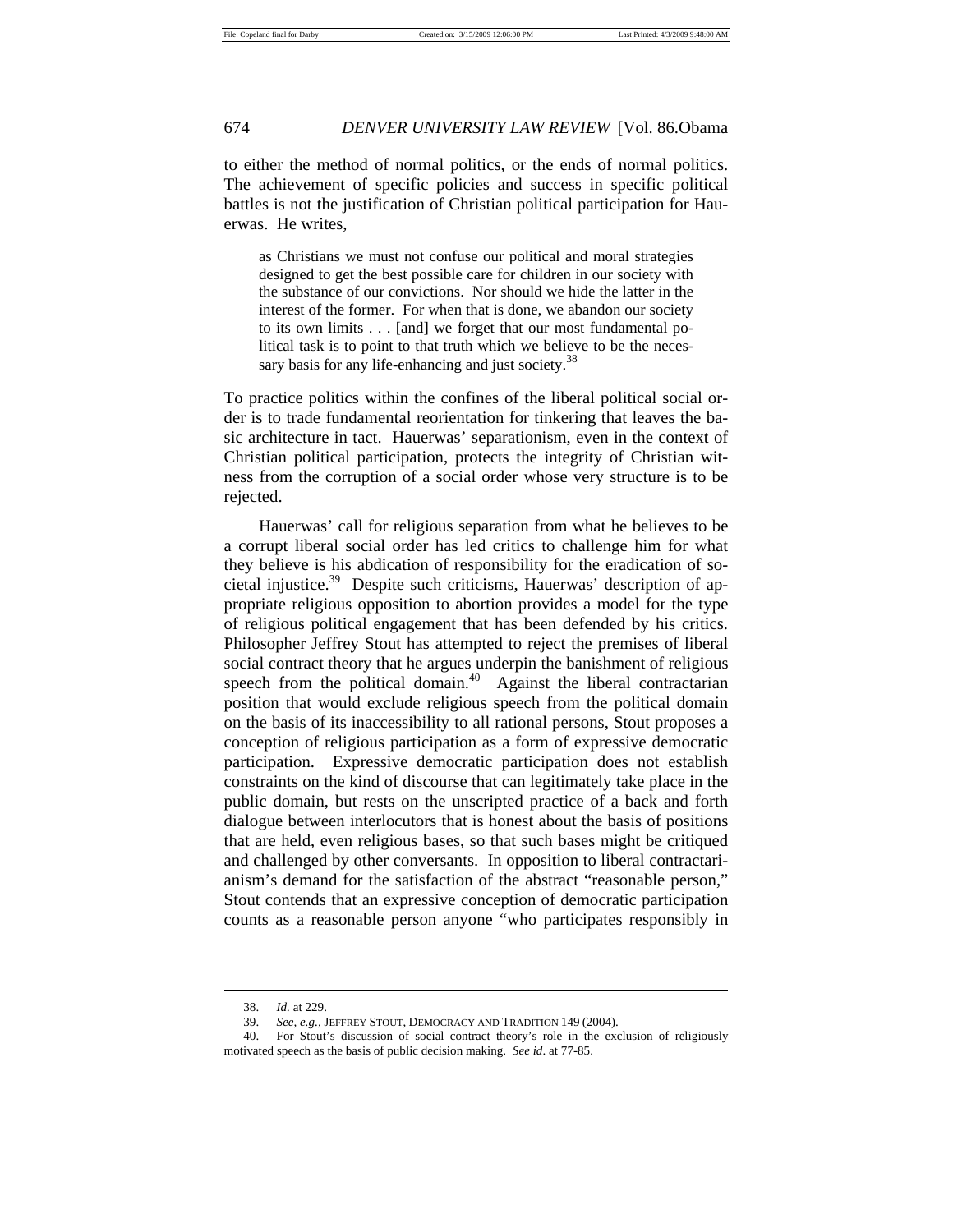the process of discursive exchange which has reflective equilibrium as its ever-evolving end $[.]$ <sup>"41</sup>

Hauerwas' description of an appropriate Christian opposition to abortion appears to be consistent with such an expressive conception of democratic participation.42 However, Hauerwas' form of religious political expression is often seen as inconsistent with the demands of liberal democratic culture. Indeed, many of the references that candidate Barack Obama employed were based upon a theme of the persistence of hope in the face of seemingly insurmountable odds. The central role that the virtue of hope played in Obama's early campaign attempted to weave a narrative of America's constant battle with the powerful forces against change. In his concession speech after the New Hampshire primary, candidate Obama knitted the founders', abolitionists', laborers', immigrants', and civil rights fighters' narratives into one central thread that runs through the fabric of America.<sup>43</sup> Obama's use of the abolitionist's narrative and his reference to Martin Luther King, both draw upon and neglect the religious foundation and content of each of these movements for social justice. Obama's very reference to the capacity of these movements to withstand periods of seeming intractable opposition at the highest levels suggests Obama's recognition of the centrality of expressive participation to democratic politics. Their respective religious foundation and content clearly influenced the abolitionist and civil rights movements' ability to model competing realities against the thendominant American practices of racial slavery and racial separation.<sup>44</sup> Hauerwas would argue that Obama's inclusion of Dr. King into the American narrative of reformers, alongside the founders, fails to take seriously the sincerely religious influences of King's commitment to the creation of a Beloved Community or his vision of a Promised Land.<sup>45</sup>

 <sup>41.</sup> *Id*. at 82

 <sup>42.</sup> I am not altogether certain that Stout would agree with this conclusion, as he sites Hauerwas as the problem wrought by the liberal social order's exclusion of religious speech from the public domain. For Stout Hauerwas represents an example of the sort of intolerant religious participant because he is a part of a traditionalist school which sees "a particular religious tradition . . . as a community of virtue over against the sinfulness of the surrounding social world[.]" Stout describes this disposition as "exceedingly prideful" and certainly inconsistent with the openness to the critique of others who do not share the traditionalist perspective, and inconsistent with the virtues necessary for expressive democratic participation. *Id*. at 84. While I would agree with Stout about Hauerwas, I contend that Hauerwas provides us with a useful expression of the forms that religious expressive democratic participation can take.

 <sup>43.</sup> Although the exclusivist type has been described as justifying an abdication of religious concern for the fate of the social order, its depiction of the corrupt state of the social order has also supporting radical transformation of the social order through the direct intervention of God. Such rejection of the world, Mark Lilla writes, can serve as the foundation of an eschatological politics aimed at the apocalyptic inauguration of the kingdom of God *in* the social order, which highlights the revolutionary implications of such a theological vision. *See* MARK LILLA, THE STILLBORN GOD: RELIGION, POLITICS, AND THE MODERN WEST 27-28 (2007).

 <sup>44.</sup> *See* CARTER, CULTURE, *supra* note 11, at 227-29.

 <sup>45.</sup> On the religious foundation of Martin Luther King's conception of social justice and the Civil Rights Movement see Anthony E. Cook, *Beyond Critical Legal Studies: The Reconstructive Theology of Martin Luther King*, 103 HARV. L. REV. 985 (1990). This is not to suggest that King's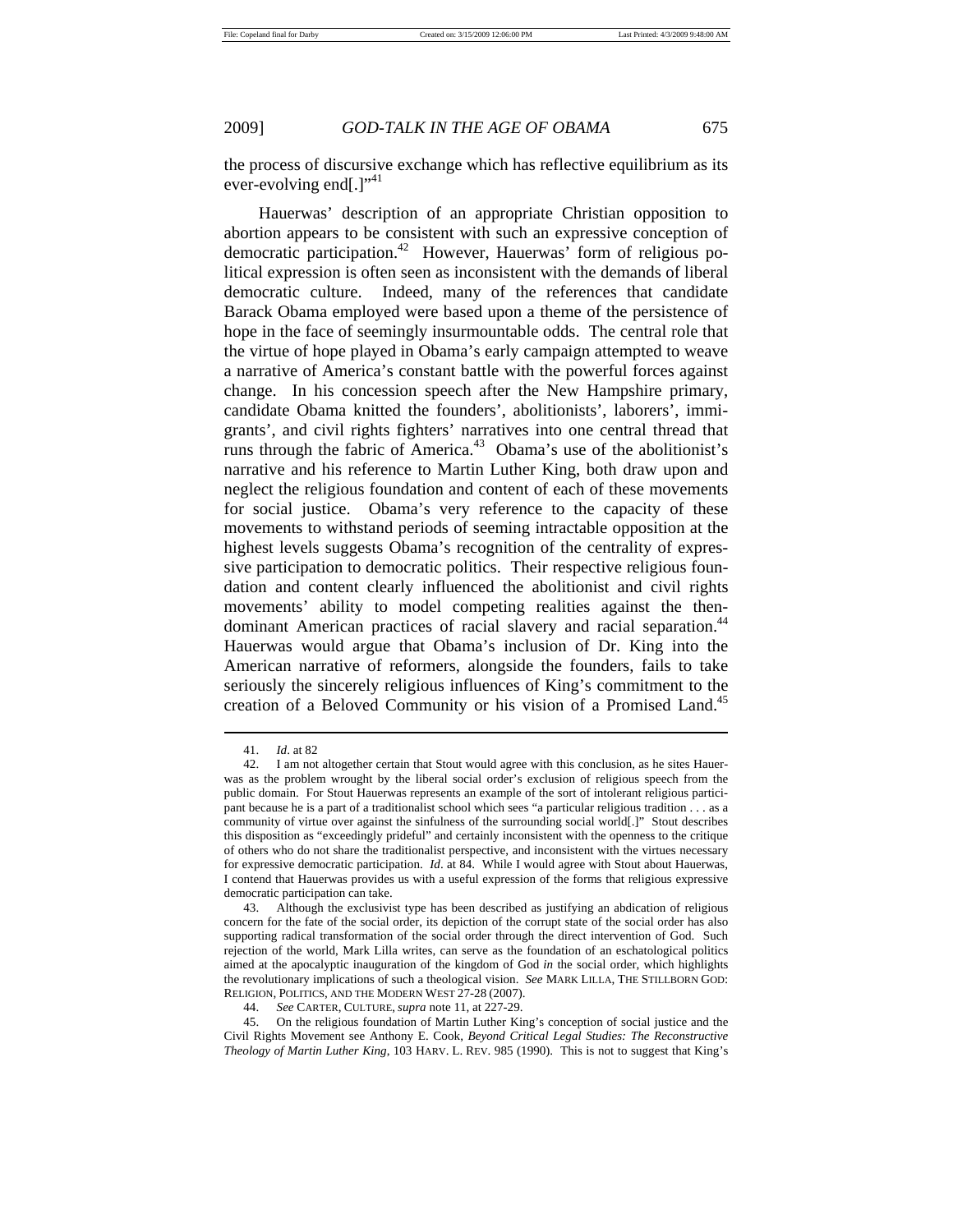## 676 *DENVER UNIVERSITY LAW REVIEW* [Vol. 86.Obama

Hauerwas would contend that Obama's inclusion of abolitionists and King into the pantheon of the American mythic narrative comes at a cost of the partial amputation of the particularity of their religious convictions and renders them, like the translated religionist, unintelligible to themselves.

### II. DUALISM AND CAUTIOUS ENGAGEMENT

Against the extreme position of separation, Richard Niebuhr identifies two types that attempt to mediate the dilemma of Christ and culture in ways that take their distinctness seriously, without abandoning hope for engagement between the two realms. This is the response, to differing degrees, of the schools that see Christ and Culture in paradoxical relationship, and those who posit a Christ who transforms the culture.<sup>46</sup> Both the dualist (Paradox) and the conversionist (Transformation) take seriously the "problem" of Christ and culture as presenting a genuine conflict that cannot be resolved by the caricaturizing of either the social order or the Christ, which leads to separation or unification, respectively.47 Each of these types advocates a role for Christ *in* the social or-

own use of religious imagery in his rhetorical imagery are used to neatly fit within an American narrative of progress in racial relations, where the Beloved Community is synonymous with an America where racial equality is realized. Theologian Richard Lischer writes of the conflicting character of Martin King's ministry, saying: "During [the] midperiod of his career, some of King's utterances reflect the typical American conflation of the [biblical covenant between God and Israel and the American covenant]. Occasionally, [King's] biblical-prophetic posture is accompanied by civil-prophetic content, with the result that the biblical prophets' absolute reliance on God as the sole criterion is so thoroughly sifted through the imagery of the Republic that it is devalued." RICHARD LISCHER, THE PREACHER KING: MARTIN LUTHER KING JR. AND THE WORD THAT MOVED AMERICA 179 (1995). Nevertheless, King's rhetorical assimilation of the kingdom of God with the American narrative is in tension with his own commitment to a prophetic ideal that depends upon, indeed demands, the activity of God in human affairs. This tension is recognized by Lischer who notes that American's ability to accept King's prophetic dream, rested on the fact that "they did not grasp the eschatological inevitability that underlay its rhetoric." *Id*. at 179. That is, the assurance that King possessed regarding the coming of the Beloved Community was ultimately based on a belief that "the world is really governed by God," and that God is the ultimate source of meaning and adjudicator of justice in the world. This commitment to the ultimate sovereignty of God, over and against civil authority, as the source of hope against present reality must be recognized alongside the King who attempts to "redeem the soul of America," by calling it to its political commitments of equality in the constitutional text or other political documents. On King's temporalization of political authorities as critique of their pretensions to ultimate authority, see STEPHEN L. CARTER, THE DISSENT OF THE GOVERNED: A MEDITATION ON LAW, RELIGION AND LOYALTY (1999).

 <sup>46.</sup> Richard Niebuhr's taxonomy actually articulates three median types—the synthetic, the dualist and the conversionist types. In the interest of space limitations, I have decided not to focus primarily on the dualist type, as the distinctions among the three types of the middle are smaller than the distinctions between each of them and the exclusivist type.

 <sup>47.</sup> At the opposite extreme of the exclusivist, Niebuhr identifies the accommodationist response to the relationship between Christ and culture. The accommodationist response solves the problem of Christ and culture by harmonizing, at least to the greatest extent possible, Christ and the social order. Richard Niebuhr writes that adherents to the Christ of culture "feel no great tension between church and world." NIEBUHR, *supra* note 14, at 83. Accomodationists seek to understand Christ by "selecting from his teaching and action as well as from the Christian doctrine about him points as seem to agree with the best in civilization." But they also emphasize aspects of the broader civilization that are congenial to Christianity. Unlike the exclusivist, the accomondationist does not imagine the person or work of Christ as inaugurating a new community, starkly at odds with the created order. Concomitantly, the accomodationist interprets the social order with reference to that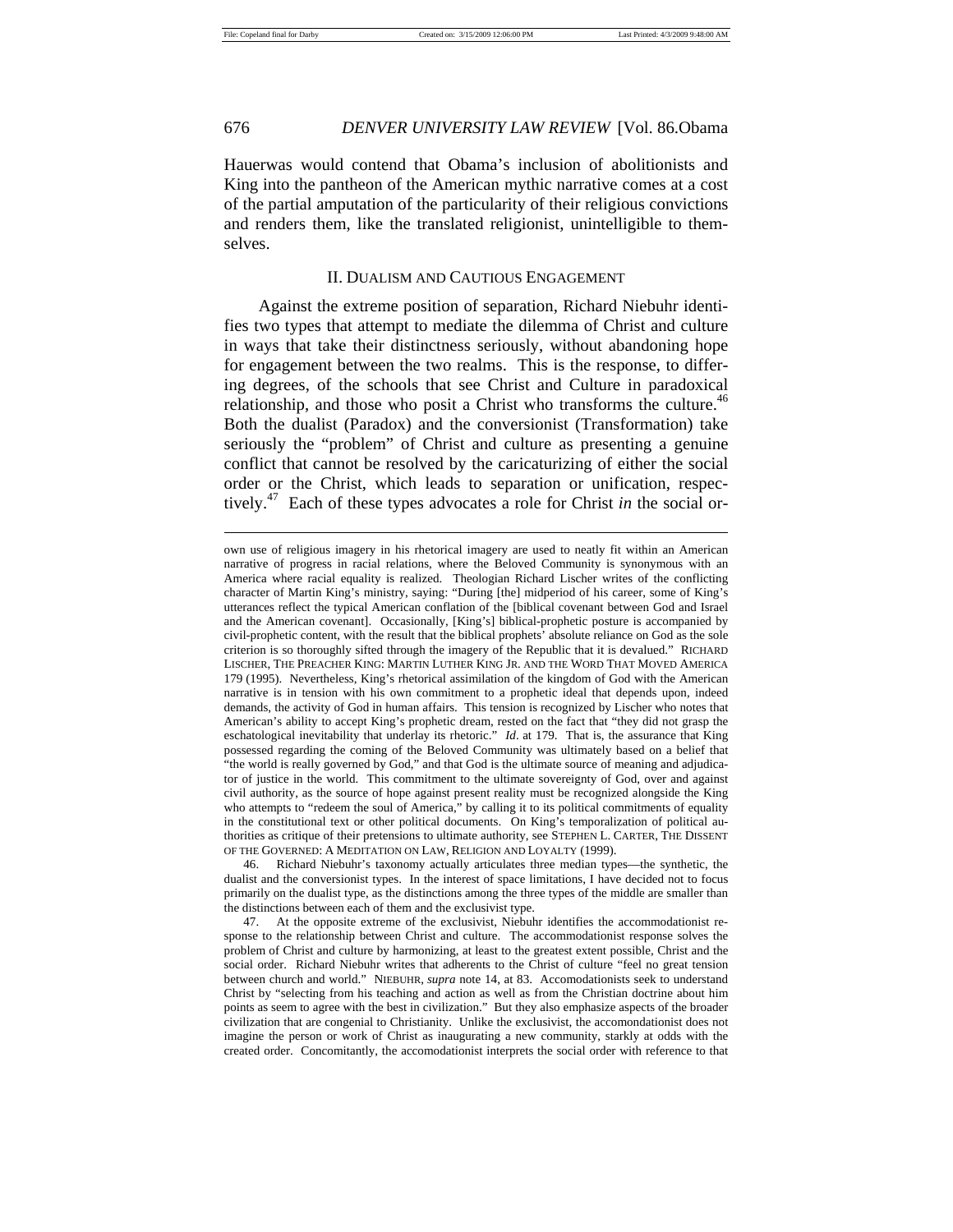# 2009] *GOD-TALK IN THE AGE OF OBAMA* 677

der; nevertheless they recognize that such engagement is fraught with the possibility that both Christ and culture will be compromised by any encounter that fails to appreciate both the similarities and differences of the two domains.

This Section traces the theological underpinnings of the resolution that these "schools of the middle" reach with respect to the dilemma of Christ and culture. It will examine how their distinct theological emphases affect the relationship they articulate between Christ and culture. Most importantly, this Section will attempt to situate Barack Obama within Richard Niebuhr's theological taxonomy. As stated above, Obama has not only been remarkably open about his path to religious faith, he has described his journey in ways that are theologically intelligible. That is, in reading Obama on his own experience of faith, one recognizes a structure that makes his various faith claims coherent. Specifically, one recognizes claims about the person and work of Jesus and significance of his life, a conception of sin, and a conception of the social order.

Merely situating Obama, however, is not the central aim of this exercise. Why should anyone care where Obama the religious citizen lies along any range of efforts to resolve the dilemma of Christ and culture? As stated above, the central aim of this essay is to ask whether Obama's resolution to the dilemma of religion in American political life—the command for religious translation—is dictated by Obama's theological conceptions about the relationship between Christ and the social order. Section One concluded with a criticism of Obama's failure to identify the religious roots of at least some iconic protest movements in American history, contending that the failure to acknowledge their religious foundation and content prevented Obama from paying appropriate attention to alternative models of democratic engagement by religiously motivated citizens. This Section will demonstrate how Obama's translation requirement does not take into account the ways in which religion, itself, might contribute to the development of the virtues necessary for democratic participation. Obama has cited Abraham Lincoln as a model for the kind of virtue necessary for the maintenance of democratic culture. He has written,

I like to believe that for Lincoln, it was never a matter of abandoning conviction for the sake of expediency. Rather, it was a matter of maintaining within himself the balance between contradictory ideals—that we must talk and reach for common understandings, precisely because all of us are imperfect and can never act with the cer-

which is most compatible with the Christ. The result is a harmonization of the life of Christian faith and the social order in which it resides.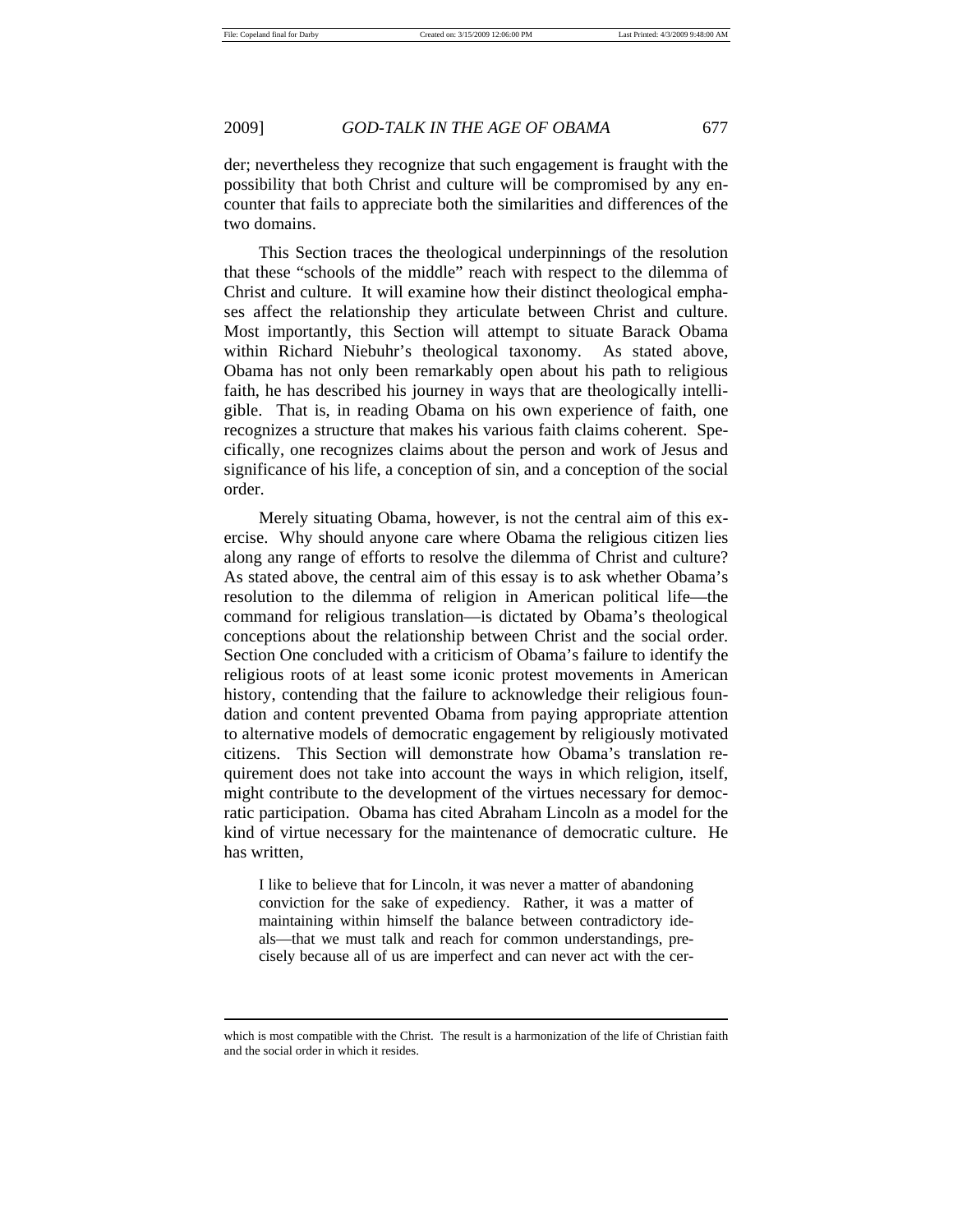tainty that God is on our side; and yet at times we must act nonetheless, as if we are certain, protected from error only by providence.<sup>48</sup>

Although Obama describes the religious influence of the speech as providing "imagery and terminology through which millions of Americans understand both their personal morality and social justice,"<sup>49</sup> he is silent about religion's role in the Address beyond imagery. Obama is surely cognizant of the theological underpinning of Lincoln's Inaugural—from its recognition of the universality of human sin and the disposition that it ought to inspire, to its recognition of divine judgment for social wrongs—yet he remains silent about the role that these theological beliefs play in the cultivation of what he believes is exemplary civic virtue.<sup>50</sup> The recognition of the religious contribution to the development of Lincoln's humility and skepticism about his rightness and the rightness of the cause of the North in the Civil War undermines the popular conception that religious adherence is incompatible with the virtue of humility that Obama sees as essential to the viability of democratic culture and practice. What follows is an exploration of the theological substructure that supports both Lincoln's and Obama's own engaged skepticism.

### *A. Christ and Culture in Paradox*

Dualism conceives of the conflict between Christ and culture as rooted in the conflict between God and all of humanity. The great issue for humanity is not its struggle against humanity (exclusivist) or its struggle against nature (accommodationist), but its collective distance from, and rejection of, God. The motifs of conflict, humanity's sin, and God's grace are central to the perspectives of these middle responses to the problem of Christ and culture.

Integral to the dualist interpretation of the life of Jesus is its status as the paradigmatic example of God's unmerited grace. For the dualist, Jesus represents "the great act of reconciliation and forgiveness that has occurred in the divine-human battle." The life, death and resurrection of Jesus represents "the miracle of God's grace, which forgives [humanity] without any merit on [its] part, receives [humanity] as children of the Father, gives [humanity] repentance, hope, and assurance of salvation from the dark powers that rule in their lives[.] $^{51}$ 

The dualist assertion that all humanity is the beneficiary of God's grace rests on the foundation that all of humanity stands in need of such divine interaction. The dualist identification of the universal disposition

 <sup>48.</sup> OBAMA, AUDACITY, *supra* note 8, at 98.

 <sup>49.</sup> *Id*.

 <sup>50.</sup> For a discussion of the theological underpinnings of Lincoln's Second Inaugural Address, see JAMES GUSTAFSON, AN EXAMINED FAITH: THE GRACE OF SELF-DOUBT (2004) and RONALD WHITE, LINCOLN'S GREATEST SPEECH: THE SECOND INAUGURAL (2002).

 <sup>51.</sup> NIEBUHR, *supra* note 14, at 151.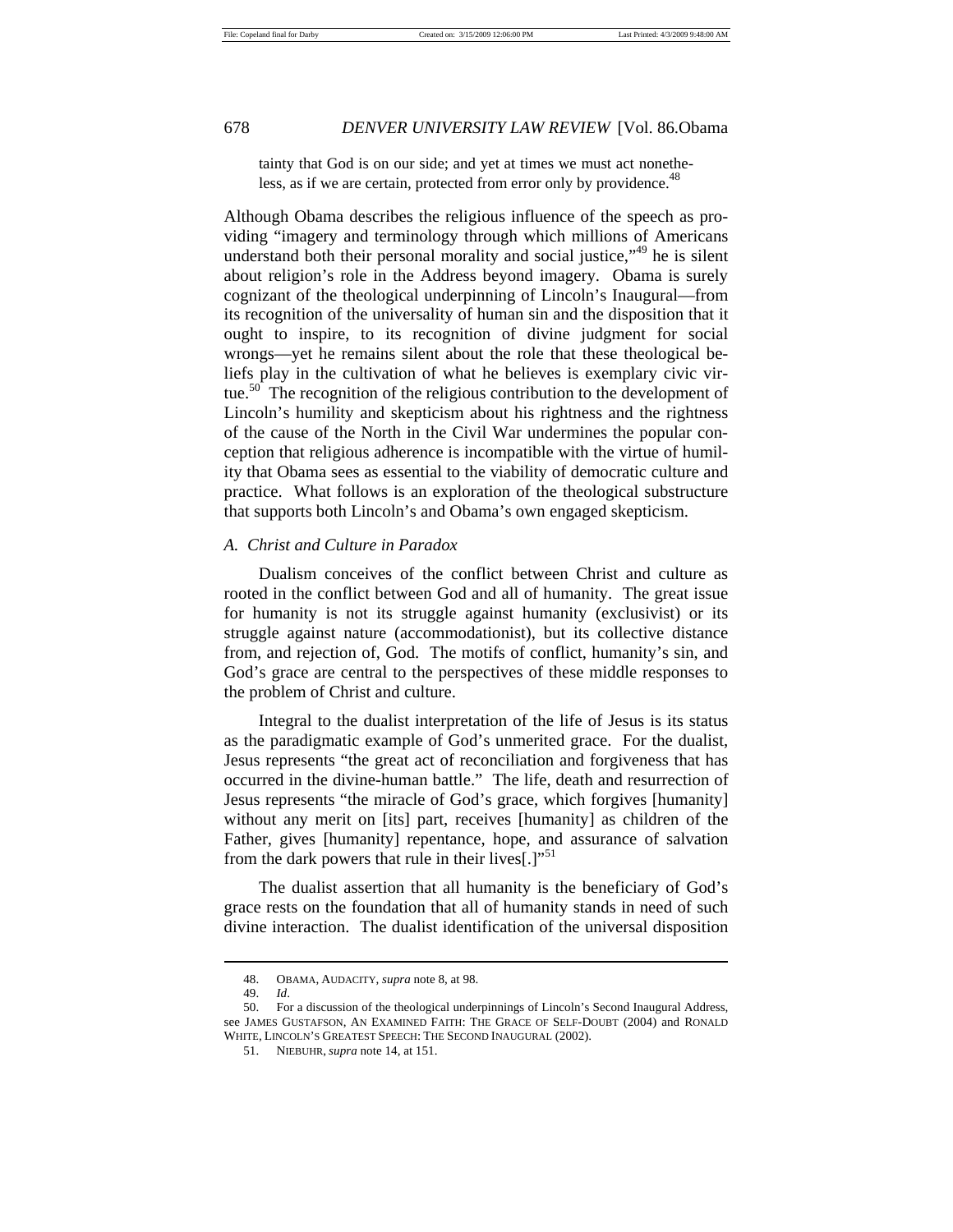toward sin within the human personality undermines the very basis of the radical Christians separation of the Christian community from the social order. The dualist places both the "saved" and the "damned" within the same circle of those who are in conflict with God, and who require God's saving activity. All stand in equal need of God's grace. Richard Niebuhr writes, "In the presence of the crucified Lord of glory, men see that *all* their works and their work are not only pitifully inadequate, measured by that standard of goodness, but sordid and depraved."<sup>52</sup>

The dualist declares the existence of what is the "corruption and degradation in all man's work."53 That is, all human work—not simply the work of men beyond the church. The church is not immune from humanity's corruption, not because it is insufficiently separate from the social order, but because it cannot help but be as sinful as the social order. Though ordained by God, the church is a human institution, and is fraught with the limitations and sin of humanity. Nevertheless, the dualist "knows that he belongs to [human] culture and cannot get out of it; for if God in His grace did not sustain the world in its sin it would not exist for a moment."<sup>54</sup>

For the dualist, sin is godlessness. Humanity's inclination to live in a world without God is present in all its action. This desire to live without God is represented by humanity's desire "to ignore Him, to be one's own source and beginning, to live without being indebted and forgiven, to be independent and secure in oneself, to be godlike in oneself."55 Humanity's desire to be its own end, and its own measure and evidence of good evidences a lack of awareness of the grace of God, which the dualist contends is not naturally present in humanity.<sup>56</sup> Strikingly, the dualist identifies as godless actions that fall on both the "religious" and "secular" sides of any divide. He identifies the "complacency of selfrighteously moral men," the "self-authenticatedly rational men," and the "piety of those who consciously carry God around with them wherever they go," the strict obedience of the law by those "who desperately need assurance that they are superior to the lesser breeds," and by those who "establish godlike churches."<sup>57</sup> In short, every act that bears the suggestion that the actor is beyond the need of God's grace is an act of godless self-assertion. To the extent that the exclusivist believes himself to be

 <sup>52.</sup> *Id*. at 152 (emphasis added).

 <sup>53</sup>*. Id*.

<sup>54</sup>*. Id.* at 156. 55*. Id*. at 154.

<sup>56</sup>*. Id*. at 150.

<sup>57</sup>*. Id*. at 154-55. Niebuhr goes beyond this to indict Christians in particular, saying, "As Christians we want to be the forgivers of sin, the lovers of men, new incarnations of Christ, saviors rather than saved; secure in our own possession of true religion, rather than dependent on a Lord who possesses us, chooses us, forgives us. If we do not try to have God under our control, then at least we try to give ourselves the assurance that we are on His side facing the rest of the world; not with that world facing Him in infinite dependence, with no security save in Him.'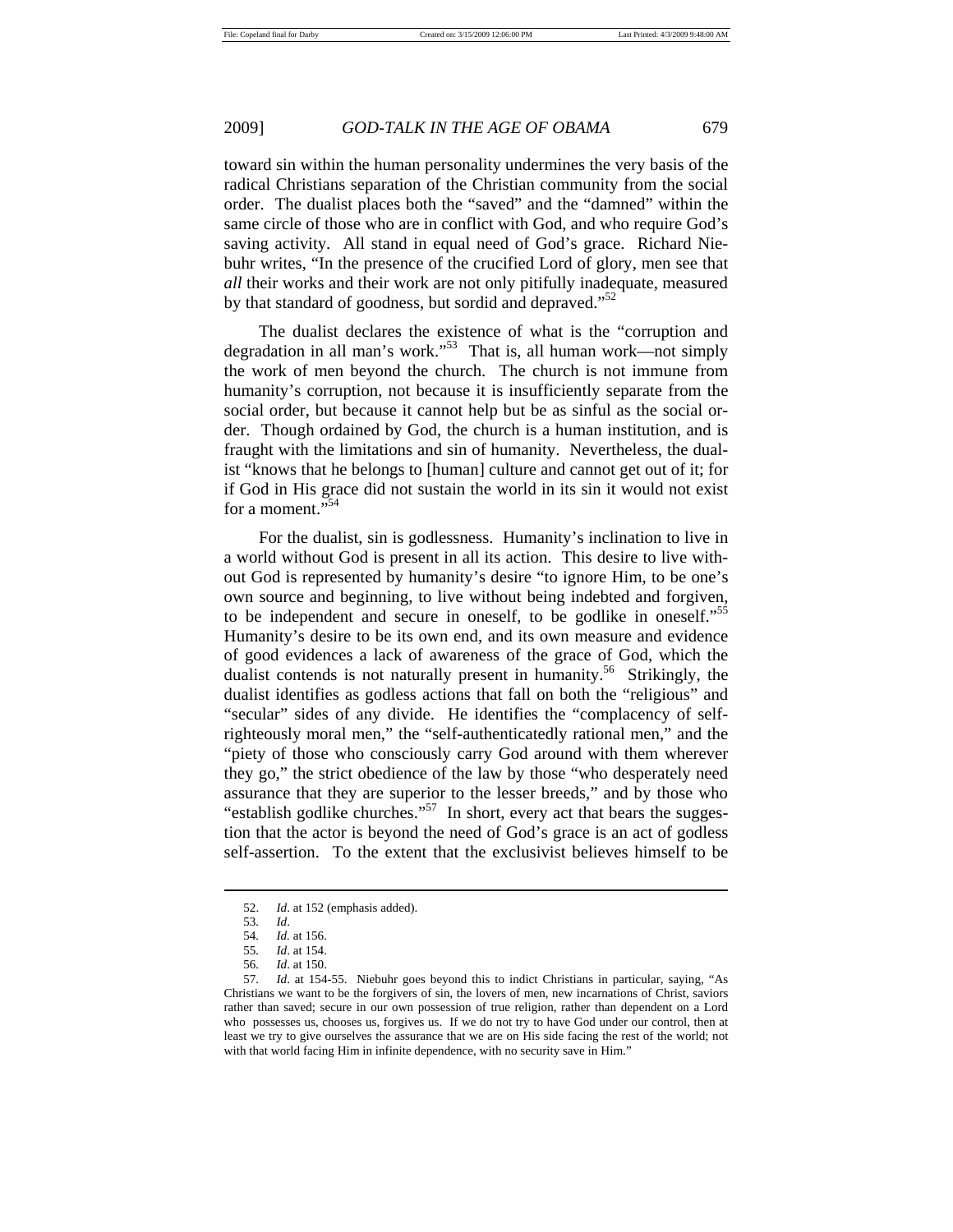safe from sin, the dualist rejects this as an assertion of the safety that renders God irrelevant, and is no better than an attempt to live without God.

The dualist's reconfiguration of the circle of sin fundamentally is the foundation upon which she is able to accept the social order. However, within the dualist framework, the Christian's actions within the social order are fraught with the tension. This tension is the result of the necessity to live both as a Christian who recognizes the gap between the righteousness of God and the sin of the social order, yet who refuses to abdicate responsibility in either. For the dualist, the providential maintenance of the social order is translated into a command that the woman of religious faith live her faith *in* the social order. But the dualist must recognize that the transformative potential of human institutions is limited by their inherently negative function. The social order as interpreted by the dualist is not contradictory in the way the radical sees the social order, but it is not the source of possible "regeneration" as the accommodationist perceives.

The dualist distinction between "life in Christ and life in culture" forces the dualist to live with the tension that results from a refusal to resolve it by either separation or unification. The consequence of this is paradox:

[H]e is standing on the side of man in the encounter with God, yet seeks to interpret the Word of God which he has heard coming from the other side. In this tension he must speak of revelation and reason, of law and grace, of Creator and Redeemer.[] He is under law, and yet not under law but grace; he is sinner, and yet righteous; he believes as a doubter; he has assurance of salvation, yet walks along the knife-edge of insecurity.<sup>58</sup>

The source of the dualist paradox is, itself, the center of the Christian narrative—the death of Jesus on the cross. In the crucifixion the dualist sees both the love and mercy of God, but also sees the judgment and wrath of God. Wrath is love, and love is wrath in the same event. For the dualist, then, the love of God cannot be separated from the wrath and judgment of God. The dualist looking at the social order "cannot forget that the dark sides of human social life are . . . weapons in the hands of a wrathful God of mercy, as well as assertions of human wrath and man's godlessness."59 The dualist, then, is obligated to act in the world, and cannot, under a sinful fear of contamination, turn her back on the social order.

 <sup>58</sup>*.* NIEBUHR, *surpra* note 14, at 156-57.

 <sup>59.</sup> *Id.* at 159.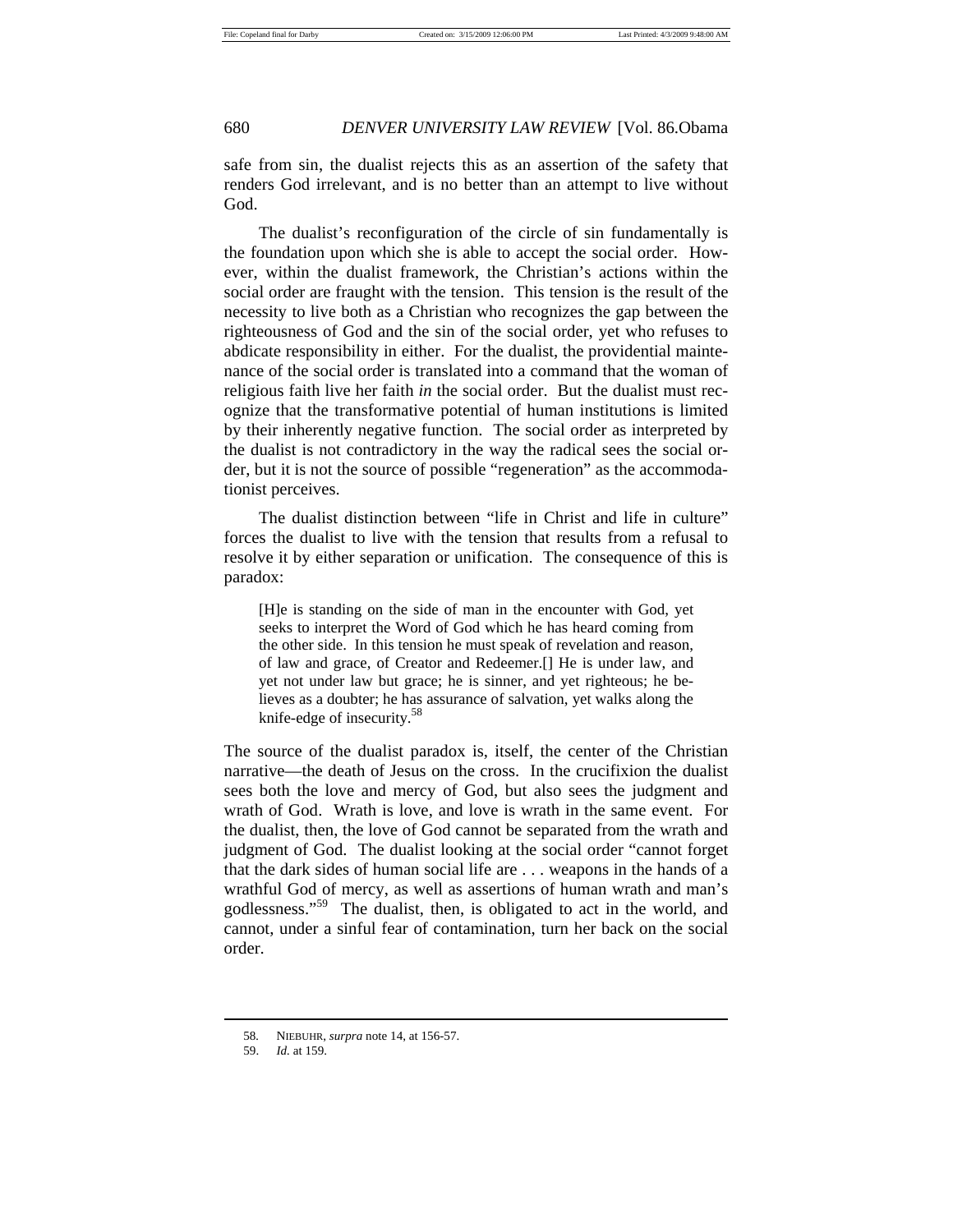While the dualist sees connection between the domain of Christ and the domain of culture they know that these cannot be combined. Richard Niebuhr writes:

If we make a rule for civil government out of the structure of the early Christian community, we substitute for the spirit of that community, with its dependence on Christ and his giving of all good gifts, a self-righteous independence of our own; if we regard our political structures as kingdoms of God, and expect through papacies and kingdoms to come closer to [God], we cannot hear [God's] word or see [God's] Christ; neither can we conduct our political affairs in the right spirit. $60$ 

## *B. Reinhold Niebuhr:*<sup>61</sup> *The Theologian as Politician*

In an interview, New York Times columnist David Brooks asked Barack Obama whether he had ever read theologian Reinhold Niebuhr. Brooks reports that Obama responded, "I love him. He's one of my favorite philosophers."62 Even if Obama had not read and seemingly been influenced by the Reinhold Niebuhr's writings, he would be an appropriate entrant into this discussion because of his tremendous significance on twentieth-century American (Protestant) political theology.<sup>63</sup> Reinhold Niebuhr's thought has been characterized as a response to the theological optimism which was shattered after two World Wars. Reinhold Niebuhr is credited with being the most significant member of the school of Christian realism.<sup>64</sup> Reinhold Niebuhr is emblematic of the dualist type. He resists what he sees as the abdication of responsibility by the exclusivist type and the romanticism about humanity of the accommodationist

 $\overline{a}$ 

 62. David Brooks, *Obama, Gospel and Verse*, N.Y. TIMES, Apr. 26, 2007, *available at* http://select.nytimes.com/2007/04/26/opinion/26brooks.html?\_r=1.

 <sup>60</sup>*. Id*. at 176-77.

 <sup>61.</sup> Reinhold Niebuhr is widely considered to be the most important American theologian of the 20th century. His work has been called a reaction against the liberal Protestantism, represented in the thought of, among others, Walter Rauschenbusch. Niebuhr is seen as a critical figure in the Christian realism movement of the post-World War I period. On Niebuhr's influence in American thought at mid-century see Arthur Schlesinger, Jr., Essay, *Forgetting Reinhold Niebuhr*, N.Y. TIMES, Sept. 18, 2005, *available at* http://www.nytimes.com/2005/09/18/books/review/18schlesinger.html. *See also* Arthur Schlesinger, Jr. *Reinhold Niebuhr's Long Shadow*, N.Y. TIMES, June 22, 1992, at A17. He is also the older brother of Richard Niebuhr, and for purposes of clarity, I will refer to him as Reinhold Niebuhr throughout. On Reinhold Niebuhr's effect on a young Martin Luther King, see TAYLOR BRANCH, PARTING THE WATERS: AMERICA IN THE KING YEARS, 1954-1963 (1989).

 <sup>63.</sup> Schlesinger, *Forgetting Reinhold Niebuhr*, *supra* note 61.

 <sup>64.</sup> Theologian Robin Lovin describes Christian Realism as a theological movement in the first half of the 20th century among Protestant theologians, which "gave new attention to the social forces that shape and limit human possibilities." In distinction to the theologians of the Social Gospel movement who sought to eradicate the gap between human reality and the biblical ideals, Christian Realists asserted that while the "biblical ideal stands in judgment [of] the social reality," it also judges "every attempt to formulate the ideal itself." ROBIN LOVIN, REINHOLD NIEBUHR AND CHRISTIAN REALISM 1 (1995). Christian Realists championed an ideal of skepticism even of our attempts to work in the social order on behalf of justice, as all such attempts are compromised by human limitation and sin. *See also* GUSTAFSON, AN EXAMINED FAITH, *supra* note 50, at 96-97 (connecting Lincoln's political theology in the 19th century to Reinhold Niebuhr's in the 20th century).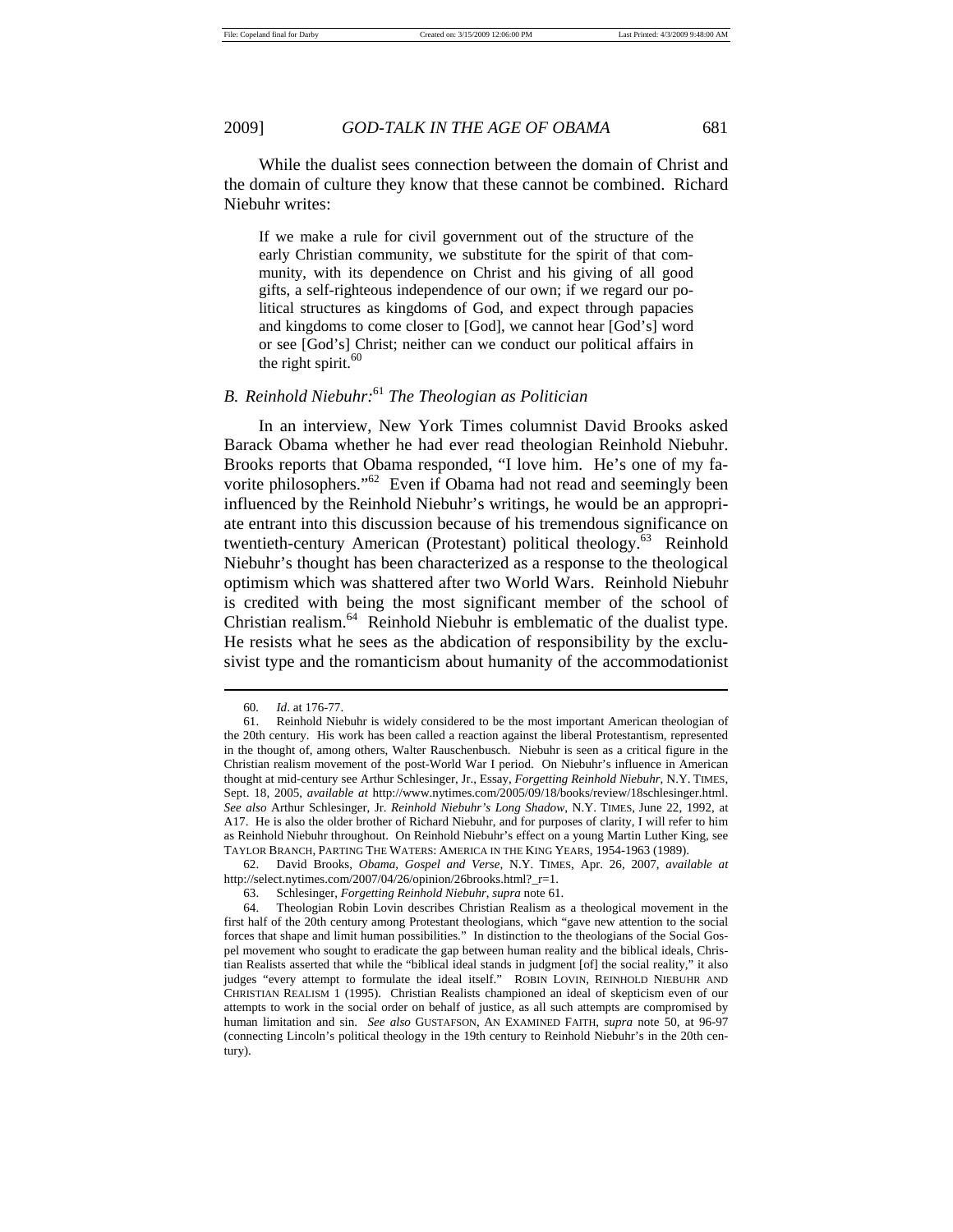type. Like the dualist, Reinhold Niebuhr's theological reflection about the dilemma of Christ and culture resists separation or unification. Reinhold Niebuhr's theology focuses on the meaning of Jesus's work on the cross, its significance for all of humanity, the universal nature of humanity's pride and sin, and the necessity of the social order. Reinhold Niebuhr advocates an engagement with the social order by religiously motivated citizens, but cautions them to guard against forgetting those things that make them like the social order and those qualities that distinguish them from the social order.

The cross is central to Reinhold Niebuhr's interpretation of the work of Jesus. It is the site of both the expression of God's love for humanity and God's judgment.<sup>65</sup> For Reinhold Niebuhr, the Christian proclamation must always begin with this "gospel of the cross." The gospel of the cross demonstrates the work of Jesus as the redeemer of humanity. Consistent with the dualist perspective, the cross represents the reality of humanity's need for the grace of God, because "[it] is in the cross that the exceeding sinfulness of human sin is revealed."<sup>66</sup>

Reinhold Niebuhr, consistent with the dualist perspective, universalizes sin. It is located in the human heart, and none are safe from its reach. There is no site where sin is more resident than any other. Indeed, for Reinhold Niebuhr man's trust in his goodness is, itself, sin. He writes:

Whenever men trust their own righteousness, their own achievements, whenever they interpret the meaning of life in terms of the truth of their own culture, or find in their own capacities a sufficient steppingstone to the holy and the divine, they rest their life upon a frail reed which inevitably breaks and leaves their life meaningless.<sup>67</sup>

Again, man's sin is not defined by affiliation with the social order as against the religious order; it is identified as a propensity to dislodge God from God's place as sovereign. Such practices can be as easily demonstrated by those who participate in the life of Christ as those who do not. In fact, Reinhold Niebuhr often aims his harshest criticism at the sin of the Christian church. It is a sin that rejects, for its own aggrandizement, the truth of the cross—that "all human life stands under a divine judgment and within a divine mercy."<sup>68</sup> That the institutional church is perhaps more capable of establishing itself as God makes its potential for sin even more damning. Reinhold Niebuhr states that there "is no social evil, no form of injustice," whose legitimacy hasn't been protected by the

 <sup>65.</sup> Reinhold Niebuhr, *The Christian Church in a Secular Age, in* THE ESSENTIAL REINHOLD NIEBUHR: SELECTED ESSAYS AND ADDRESSES 83 (Robert McAfee Brown ed., 1986)

 <sup>66.</sup> *Id.*

 <sup>67</sup>*. Id.*

<sup>68</sup>*. Id.* at 87.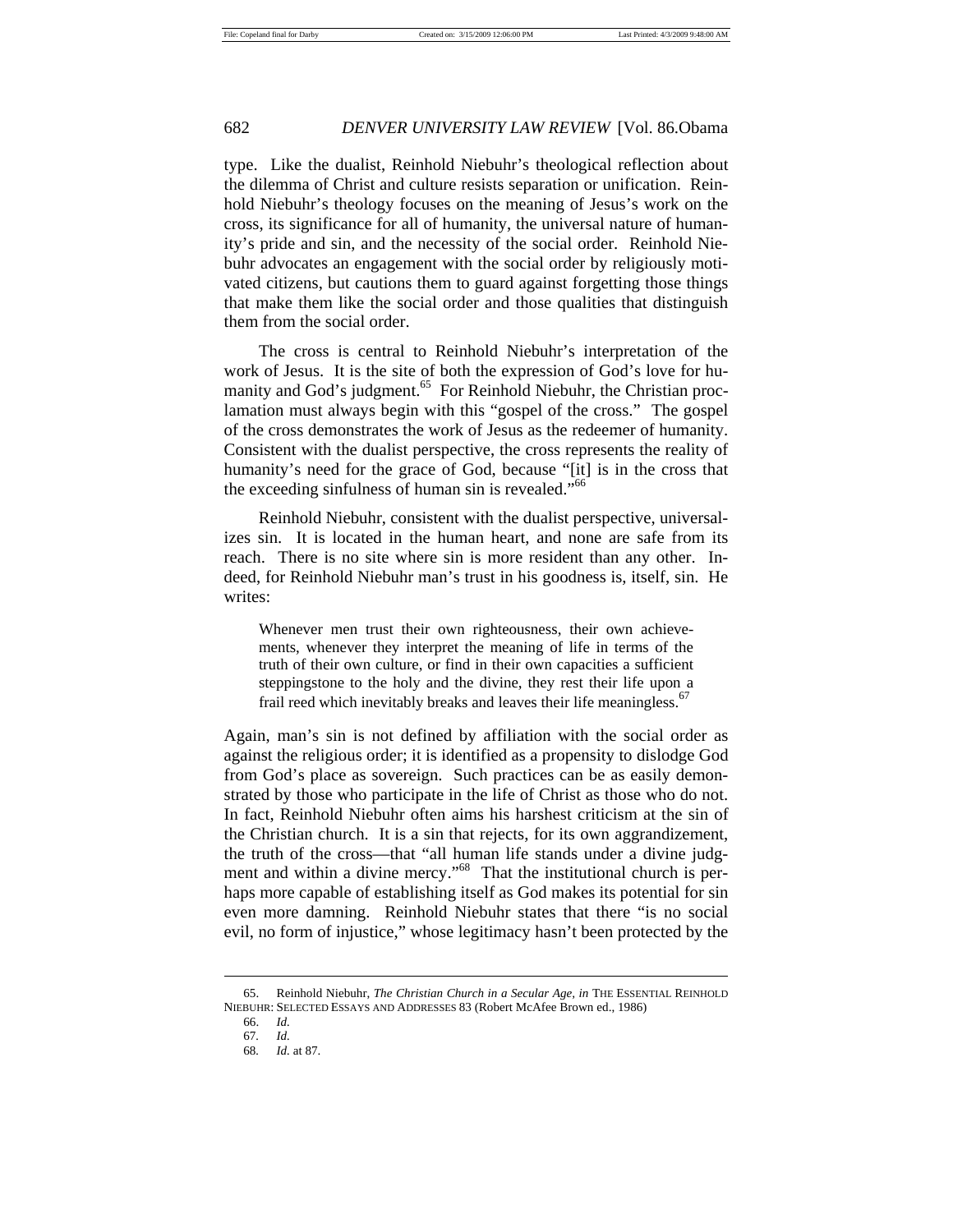sanction of "religious sentiment," which has "profaned Christianity [by] falsely indentif[ying] the church with the Kingdom of God."<sup>69</sup>

Having both identified the redemptive work of Jesus as reaching all of humanity, and disrupted the dichotomy of a sinless Church and a sinful world, Reinhold Niebuhr has undermined the exclusivist justification for separation as resolution for the dilemma of Christ and culture. Rejecting separation, however, does not warrant the equation of Christ and culture. Christian participants in the social order must always recognize the distinctness of their social witness. Despite their engagement with the social order, Christian participants must always recognize the ways in which their witness is distinct. Their witness even in "immediate situations" must be cognizant of the fact that it is based on a gospel that "transcends all particular and contemporary social situations." This transcendence counsels against Christian participation that takes its cues from the practices around it. Christian engagement must recognize that its ethic "does not regard the historic as normative."<sup>70</sup>

Cognition of the transcendence of the Christian witness never gives the Christian social witness license to engage the social order as though she carried the divine judgment of God. To the extent that the Christian is under the judgment of God no less than another, she is obligated to bear witness with the recognition of "the contingent character of all human interests and ideas," lest they tyrannize the world "with the cruelty of their self-righteousness." Reinhold Niebuhr commits to an engagement between Christ and culture based on his rejection that the life of Christ is lived within culture, even as its normative vision is not limited to culture. Although Reinhold Niebuhr believes that the gospel of the cross points beyond human history, "it does not abstract us from this present history."<sup>71</sup> Further, Reinhold Niebuhr rejects as "irresponsibility" a Christian disposition toward the social order that does not allow Christian engagement with the "social tasks which constantly confront the life of men and nations."<sup>72</sup> Finally, Reinhold Niebuhr suggests that an abdication of the social order by Christians is an abdication of their duty to preach the Christian gospel, which "can be preached with power only by a church which bears its share of the burdens of immediate situations in which men are involved[.]" A desire to avoid the compromised and compromising work of making decisions within the social order the desire for clean hands—can never be consistent with a truly responsible Christian ethic for Reinhold Niebuhr. Such recognition forces from the Christian participant the obligation of skeptical engagement.<sup>73</sup>

<sup>69</sup>*. Id.* at 87.

 <sup>70.</sup> *Id*. at 86.

 <sup>71.</sup> *Id.* at 85.

 <sup>72.</sup> *Id*. at 86.

 <sup>73.</sup> In this sense political action for Reinhold Niebuhr seems to come close to the conception of politics articulated by Hauerwas. That is, politics is more than merely competing for control over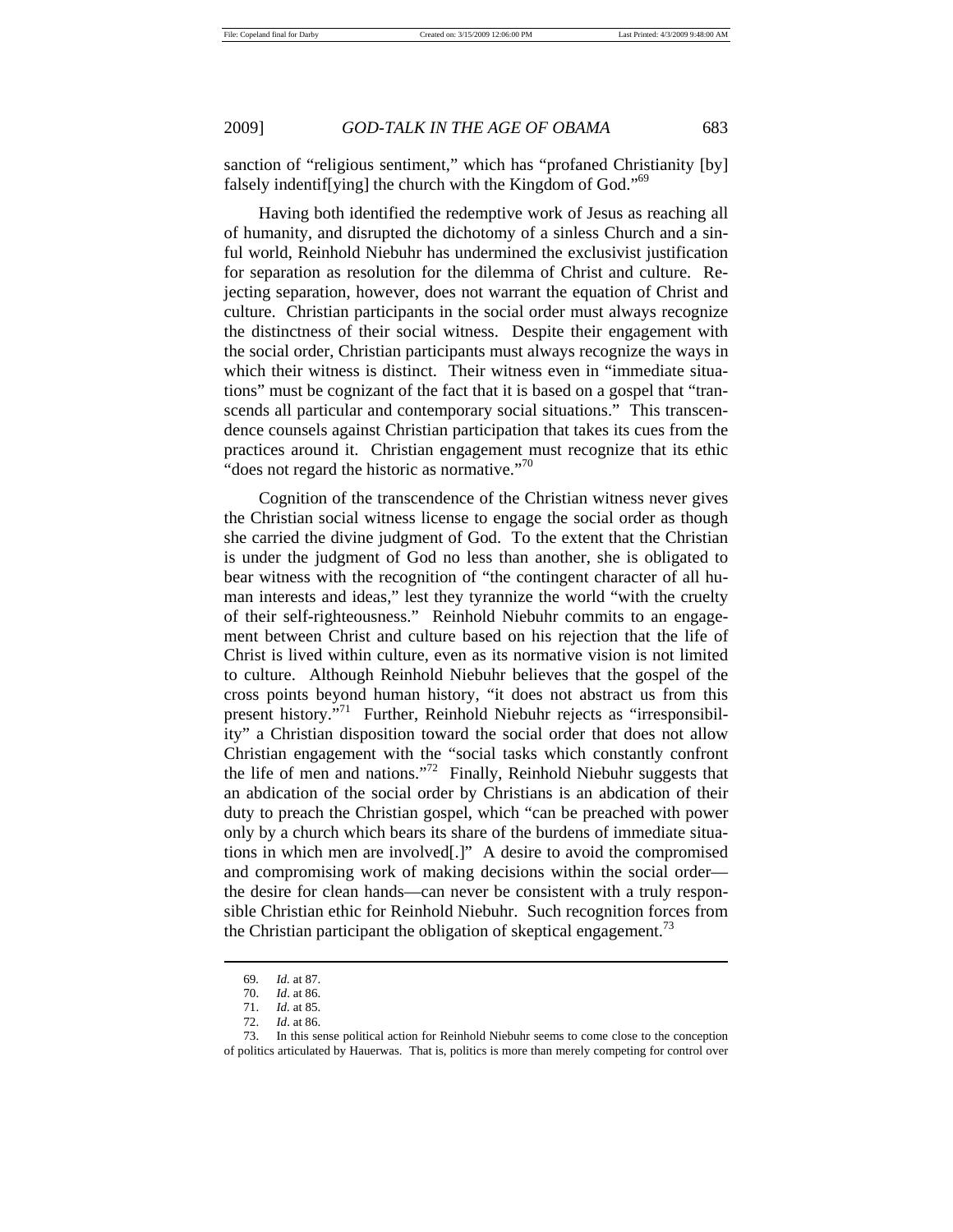Obama's response to Reinhold Niebuhr is strikingly similar to his response to Lincoln. In each he finds examples of the virtues of humility and self-doubt, yet a commitment to action without recourse to moral absolutism or moral idealism. When asked by David Brooks what he thought about Reinhold Niebuhr, Obama is said to have responded,

I take away the compelling idea that there's serious evil in the world, and hardship and pain. And we should be humble and modest in our belief we can eliminate those things. But we shouldn't use that as an excuse for cynicism and inaction. I take away . . . the sense we have to make these efforts knowing they are hard, and not swinging from naïve idealism to bitter realism.<sup>74</sup>

This clearly suggests that Obama is familiar with the main themes of Reinhold Niebuhr's writing, and other references by Obama clearly indicate that he recognizes his importance in religious contexts;<sup>75</sup> nevertheless, Obama describes Reinhold Niebuhr as a "philosopher" and does not mention the central animating feature of Reinhold Niebuhr's philosophical project. Obama's "translation" of Reinhold Niebuhr mirrors his translation of the abolitionists, Martin Luther King, and Lincoln for their inclusion in the pantheon of American leadership. Like Lincoln, the theologically-derived skeptical engagement is a valuable resource for the maintenance of democratic culture, which Obama fails to recognize as religious. Such recognition would signal religion's capacity to develop the habits of mind that are consistent with democratic practice in a plural democracy.

### *C. Barack Obama: The Politician as Theologian*

Obama's religious biography offers a serious theological interpretation of his journey to religious faith and commitment. In it Obama not only describes the questions and experiences in his childhood and early adult life that have shaped his personal religious journey, but he renders a narrative that is theologically coherent. That is, his narrative gives the reader insight into Obama's thoughts about his conception of sin, the identity and work of Jesus Christ, and the social order. Through this narrative it is possible to situate Obama—as "the religious thinker" within Richard Niebuhr's taxonomy. Positioning Obama in this way allows us to evaluate the extent to which Obama's theological under-

the state or the state's normative vision. Both Reinhold Niebuhr and Hauerwas suggest that politics for the religionist might be a site for modeling a competing normative vision against the state's normative vision. Understanding religious political action in this way has significant implications for the terms upon which we dictate religious participation in the politics of liberal democracies. *See supra* notes 38-45 and accompanying text on Hauerwas and Obama.

 <sup>74.</sup> Brooks, *supra* note 62.

 <sup>75.</sup> In his description of Jeremiah Wright's erudition, despite a gruff exterior, Obama describes Wright as one who has "read the literature of [Paul] Tillich and [Reinhold] Niebuhr and the black liberation theologians." OBAMA, DREAMS, *supra* note 8, at 282.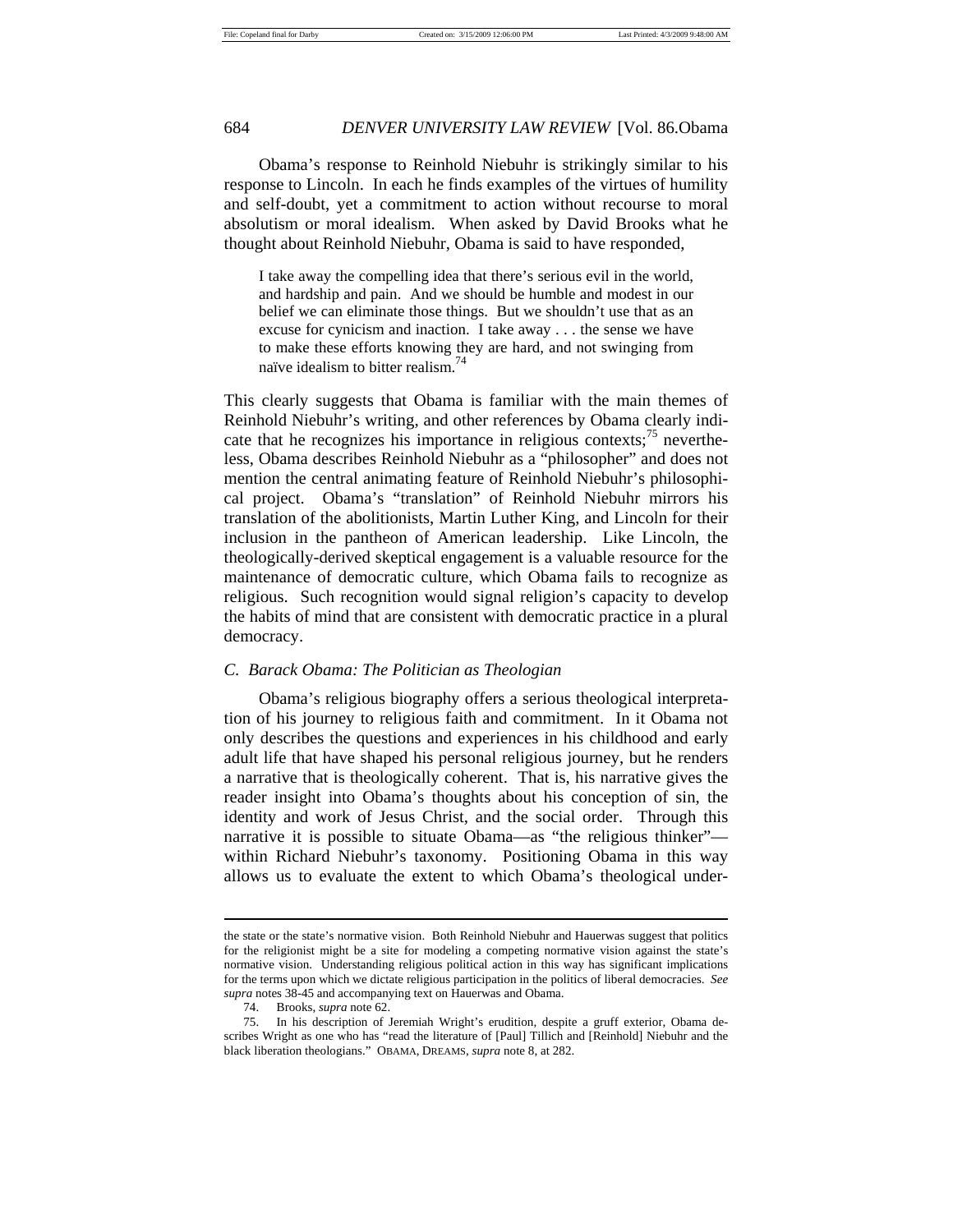standings affect the political resolution he reaches with respect to the role of religious discourse in the public domain.

Obama's religious biography begins with his depiction of a childhood that is not typically religious. He describes his immediate family as having never taken religion very seriously—citing his grandmother's "too rational" beliefs, and his mother's "skepticism."<sup>76</sup> He describes his early exposure to various religious traditions as "religious samplings [that] required no sustained commitment[.]"<sup>77</sup> Religious expression was presented merely as a form of cultural expression for Obama. Obama's religious biography commences again during his initial work in Chicago as a community organizer for a group of churches. There he sought to activate the power of faith communities on behalf of social justice initiatives.

Questions about Obama's lack of a declared faith-perspective leave him speechless in encounters with Chicago religious leaders, during which they inevitably ask him where he worships or seek to know more about his faith beliefs. These repeated inquiries force Obama to confront the question of his religious faith directly. During this period he describes himself as having come to the uneasy realization that he could not provide an answer to their questions about the spiritual motivations for his work with churches on social justice issues. He recognizes that he has faith in himself, but realizes that "faith in oneself is never enough."<sup>78</sup>

In his conversations with community religious leaders, they tell him stories of their recognition of their limitations, which robs them of faith in themselves. In these conversations, the "shattering of pride" of self is depicted as a necessary component of their acceptance of the "Good News" of God in Christ, and the acceptance that God offers.<sup>79</sup> Obama's narrative is consistent with the dualist position, which suggests that man's confidence in himself and his abilities is inconsistent with the recognition of himself as the recipient of the gift of God's unmerited grace. This is consistent with Obama's descriptions of his own conception of his greatest moral failure; rather than describing a set of events or acts, he speaks of a particular disposition. He describes actions that were undertaken without regard to anyone else and of his obsession with his own needs.<sup>80</sup> Here, Obama's "moral failure" converges with the dualist conception of sin as involving more than mere "bad acts." Like the dualist,

 <sup>76.</sup> OBAMA, AUDACITY, *supra* note 8, at 203.

 <sup>77.</sup> *Id.* at 204.

 <sup>78.</sup> OBAMA, DREAMS, *supra* note 8, at 279.

 <sup>79.</sup> Obama speaks of the relationship between the "personal fall" and "subsequent redemption" connecting these as chronological steps that lead to the path of the recognition of gift of the grace of God.

 <sup>80.</sup> For Obama's response to Rev. Rick Warren's question regarding Obama's greatest moral failure see FULL TRANSCRIPT: SADDLEBACK PRESIDENTIAL FORUM, SEN. BARACK OBAMA, JOHN MCCAIN; MODERATED BY RICK WARREN (Aug. 16, 2001), *available at* http://tinyurl.com/5nhxct.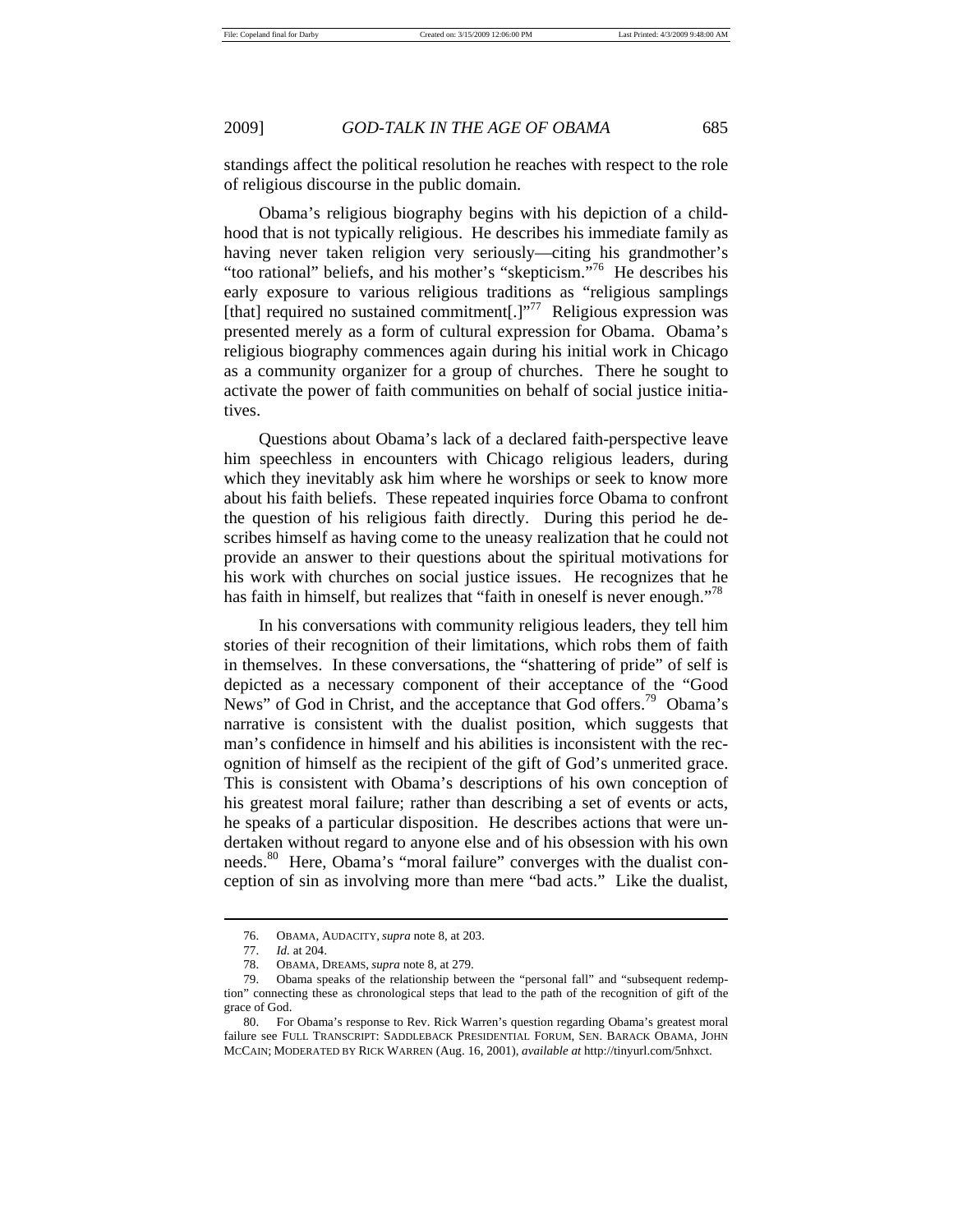## 686 *DENVER UNIVERSITY LAW REVIEW* [Vol. 86.Obama

Obama identifies the disposition to see oneself as the center of meaning and authority, to the exclusion of God, which constitutes moral failure, even if the acts associated with one's disposition are themselves praiseworthy.

Obama's recognition of his own self-centered motivations does not call into question the substance of Obama's actions as a community organizer. There never appears to be a moment when Obama equivocates about the meaningfulness of his then-chosen path. The recognition that there might be a moral indictment of his motives in addition to (or instead of) his actions leads to the conclusion that sin is capable of taking residence in the hearts of those whose acts seem praiseworthy.<sup>81</sup> This acknowledgment disrupts the safety that the exclusivist assumes for the religious community in accordance with the dualist account. This account disabuses the exclusivist of any pretension to sole possession of purity by those who participate in the life in Christ. This is emphasized even more in Obama's account of his interaction with religious leaders who disclose their own "periods of religious doubt; the corruption of the world *and* their own hearts."<sup>82</sup>

Like the dualist, Obama's description of his initial conversion to Christianity centers on the cross as site for personal and communal transformation. Such attention highlights the death of Jesus Christ as the central component of Jesus' his identity and work. Each description places Obama him at the foot of the cross. The cross for Obama is the place where the stories of "ordinary black people" are merged with the biblical sagas of others gone before, and our stories are transformed into stories that are "at once unique and universal."<sup>83</sup> The movement of human his-

 <sup>81.</sup> At the risk of running the Lincoln-Obama comparison into the ground, Obama's conception of the universality of sin is reminiscent of Lincoln's Second Inaugural address, in which he indicted both the South's slave owners and the North's capital class in the horrors of slavery. "Both [the North and South] read the same Bible, and pray to the same God and each invokes His aid against the other. . . . If we shall suppose that American Slavery is one of those offenses which, in the providence of God, must needs come, but which, having continued through His appointed time, He now wills to remove, and that He gives both North and South this terrible war, as the woe due to those by whom the offence came, shall we discern therein any departure from those divine attributes which the believers in a Living God always ascribe to Him?" Scholars have noted that at the moment of the North's victory, Lincoln reminds the North that it, no less than the defeated South, is not innocent of its complicity in the institution of slavery and racial domination, and stands under the judgment of God. WHITE, *supra* note 49.

 <sup>82.</sup> OBAMA, DREAMS, *supra* note 8, at 280. One of the things that appears to have attracted Obama to the historically black church is its simultaneous acceptance of the presence of doubt in the midst of faith. He writes, "[T]he typical black sermon freely acknowledged that all Christians (including the pastors) could expect to still experience the same greed, resentment, lust, and anger that everyone else experienced. . . . In the black community, the lines between sinner and saved were more fluid; the sins of those who didn't, and so were as likely to be talked about with humor and condemnation. You needed to come to church precisely because you were of this world, not apart from it[.] . . . [Y]ou needed to embrace Christ precisely because you had sins to wash awaybecause you were human and needed an ally in your difficult journey[.]" OBAMA, AUDACITY, *supra* note 8, at 207-208.

 <sup>83.</sup> It is important to note here that Obama's depiction of what goes on at the foot of the cross bears the marks of an accommodationist type in that it the biblical narratives as placing man's puny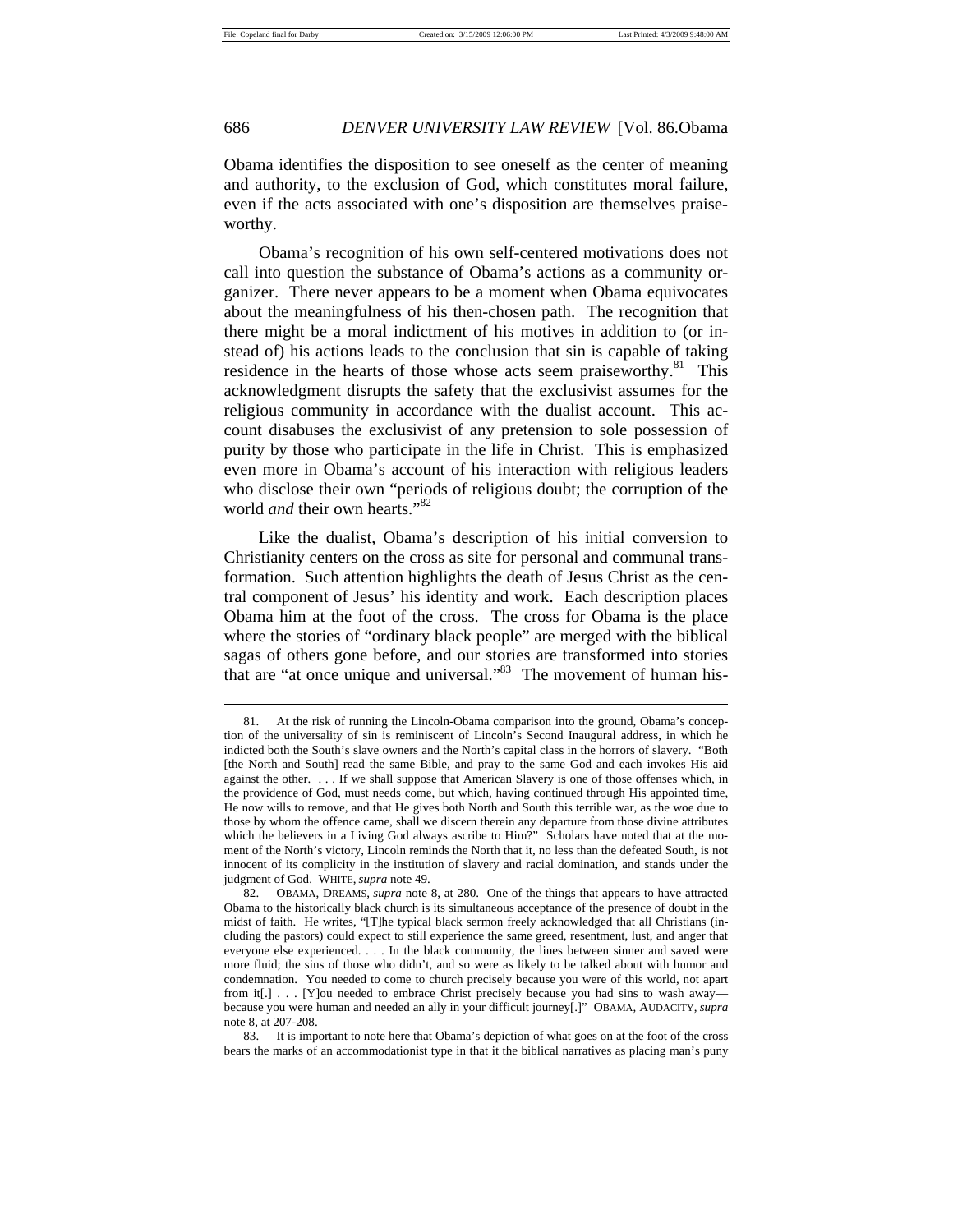tory is seen in the connection of people across time as they are united as a people whose origin is the cross.<sup>84</sup>

In Obama's second description of his conversion he says, "[K]neeling beneath that cross on the South Side of Chicago, I felt God's spirit beckoning me. I submitted myself to His will, and dedicated myself to discovering His truth."<sup>85</sup> Here, the cross represents the site of both transformation, but also recognition of his dependence upon God. To this extent, Obama's recognition is consistent with Obama's conception of sin as failing to appreciate one's vulnerability and dependence on God, which, according to the dualist, is the central message transmitted from the cross. Humanity's propensity to evict God and reject the fact of vulnerability haunts all of its actions, even when its motives are commendable. That Obama recognizes this fact is suggested in his response to Reverend Rick Warren's question about evil at the Saddleback Presidential Candidates Forum. After declaring his belief in both the existence of evil and the need to confront evil, Obama states, "In the name of good, and I think, you know, one thing that's very important is having some humility in recognizing that just because we think that our intentions are good, doesn't always mean that we're going to be doing good."86

## III. REGULATING RELIGION'S INFLUENCE: THE THEOLOGIAN AS POLITICIAN

Obama's shift from describing his religious journey to prescribing norms for religion's role in American political life demonstrates Obama's inconsistent responses to religious faith. As stated above, Obama is clearly comfortable with religious expression, and indeed comfortable speaking openly about his religious experiences, yet he continues to engage in the practice of translating religious faith for a secular social order. As has been shown throughout, Obama has been eager to praise the acts of religious actors in American history, even in cases where he has seemingly failed to highlight their religious basis or content of their actions. Obama's translation reaches its zenith in his assertion that religiously motivated political actors have an obligation to translate the religious basis of their political arguments into universally accessible terms. This Section contends that Obama's practice of translating reli-

attempts to defeat nature in a context that enlarges their meaning into the realm of immortality. Here, the cross and its community are that which aid humanity in their enduring conflict with the natural order. It is also important to point out that Obama is explicit in his use of race—at cross transforms the lives of "ordinary black people." To the extent that the Jeremiah Wright controversy rose to the level of a theological debate, it was the discussion of the extent to which black churches might use explicit racially-identifying language and be consistent with the universal claims of Christ.

 <sup>84.</sup> *See* HAUERWAS, *supra* note 22, at 9-35. Despite the fact that Hauerwas and Obama disagree about the nature of the community created at the foot of the cross, they each believe that the cross is central to the community constructed by the story at whose climax it stands.

 <sup>85.</sup> OBAMA, AUDACITY, *supra* note 8, at 208.

 <sup>86.</sup> *See* FULL TRANSCRIPT, *supra* note 80.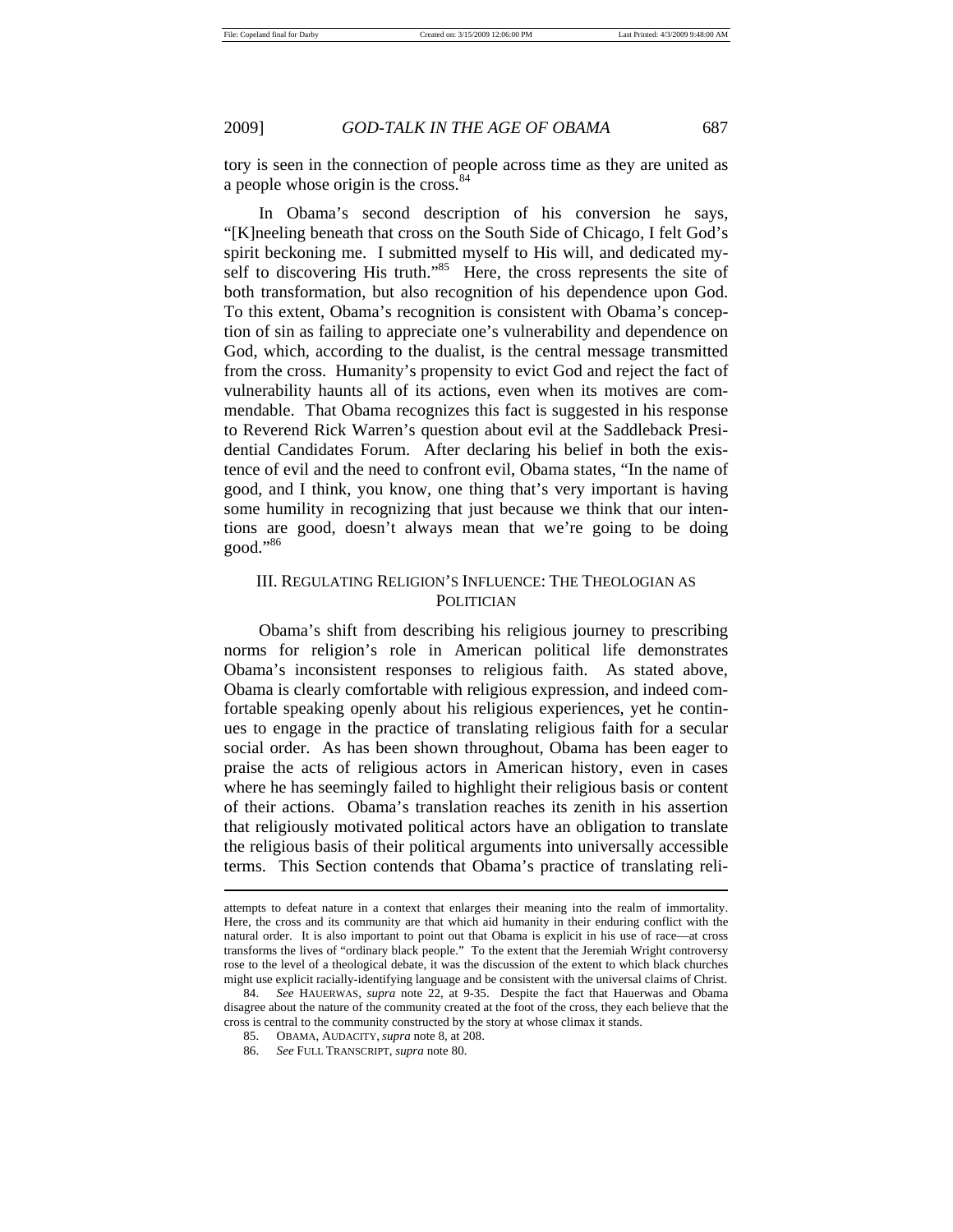gious actors anticipates his translation requirement for religiously motivated political actors. It also argues that such a translation requirement fails to take seriously the theologically derived norms of conduct that Obama recognizes and even extends, which are supportive of democratic governance. Further, Obama's translation requirement fails to appreciate the extent to which religious political engagement is a form of witnessing and modeling that challenges the existing normative framework of the state, without any pretention to engaging in normal politics aimed at capturing the right to set and direct a policy agenda.

In addition to Obama's clear admiration for social justice movements—whose content and foundation is religiously inspired<sup>87</sup>—Obama has practical justifications for rejecting calls to banish religion from public life entirely. Obama asserts that it is simply "bad politics" for secular liberals to attempt to banish religiously-motivated citizens or practices from political life, because it offends all persons of religious faith, and cedes to (presumably more conservative speakers) questions that fall within the domain of religion and values. $88\degree$  Further, he criticizes devout secularists for their failure to recognize that religious discourse has often provided a politically-accessible foundation for much moral discourse in American history.<sup>89</sup> The sincerity of Obama's admiration is supported by his willingness to work with various churches during his time as community organizer on Chicago's Southside.

Having defended the value of religion's presence in the public domain, Obama turns next to establishing "ground rules" for religious influence on public debates. $90$  Obama defends the right of religiouslymotivated citizens to enter into the public domain without having to "leave their religion at the door." Again he points to the influence that religiously motivated actors have had in American history by pointing out Martin Luther King, Jr., William Jennings Bryan, and Dorothy Day among others. He rejects as "practical absurdity" any call that recourse to religion is merely the injection of personal morality into public debates. However, for the price of admission, the religiously motivated citizen is required to "translate [her] concerns into universal, rather than religion-specific, values."<sup>91</sup> Such translation ensures that the recommen-

 <sup>87.</sup> For a comparison of Obama's approach to religion and politics that judges him favorably as against John F. Kennedy and Mitt Romnet, see Paul Horwitz, *Religion and American Politics: Three Views of the Cathedral*, U. MEM. L. REV. (forthcoming 2009), download *available at* http://papers.ssrn.com/sol3/papers.cfm?abstract\_id=1267445.

 <sup>88.</sup> This point is echoed by the liberal Catholic journalist E.J. Dionne. *See* Dionne, *supra*  note 7, 7-8.

 <sup>89.</sup> For an excellent discussion of the extent to which religion informs American politics, see JAMES A. MARONE, HELLFIRE NATION: THE POLITICS OF SIN IN AMERICAN HISTORY (2003).

 <sup>90.</sup> OBAMA, AUDACITY, *supra* note 8, at 218.

 <sup>91.</sup> *Id.* at 219.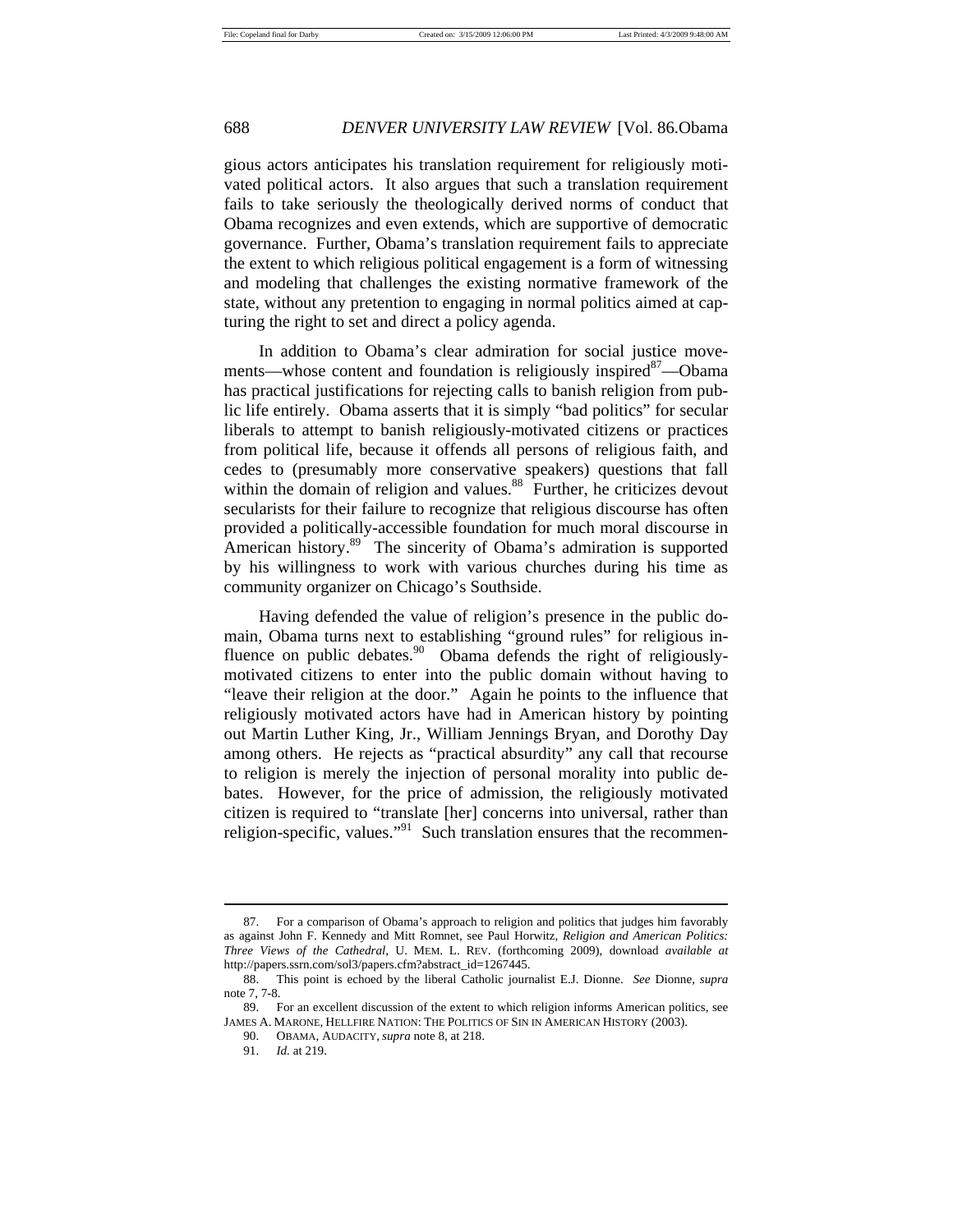dations of religiously motivated political actors will "be subject to argument and amenable to reason."<sup>92</sup>

Obama justifies this requirement by emphasizing the differences that exist between the political and religious domains. He describes the political domain as the domain of reason, while the religious domain is the domain of faith. Reason demands "the accumulation of knowledge based on realities that we all can apprehend," while religious faith "is based on truths that are not provable through ordinary human understanding."<sup>93</sup> The political realm, particularly in a pluralistic democracy, is founded on the "ability to persuade" others with whom one may not share a worldview. Reaching common ground in the political domain requires compromise. As Obama sees it, compromise is antithetical to religious faith. Religion's claims are the commands from God in the minds of religious adherents, and do not admit of negotiated meaning and compromise. The practice of religious faith, for Obama, is to order one's life by "uncompromising commitments" of religious faith.<sup>94</sup>

Obama's translation requirement may not get all religious experience wrong, but it clearly seems to unnecessarily disregard his own religious experience, and the religious experiences of those whose bravery and moral vision he sincerely admires. As Jeffrey Stout and others have argued, it is one thing to say that religious arguments pose problems for democracy "because religious premises are not widely shared and those that arise because the people who avow such premises are not prepared to argue for them."95 Moreover, Stout would criticize Obama's description of the political domain as the preserve of reasoned deliberation, in which the truth of every claim made could be defended without a "leap of faith."96

What is perhaps more problematic about Obama's descriptions of the political domain and religious domain is his disregard for the fact that the virtues needed for participation in a pluralist democracy are consistent with the theological positions that he seems to share and admire. Obama's theological reflections on the universal nature of sin and the humility that ought to accompany any assertion of authority—religious or not—suggest that he thinks that it is theoretically possible (and theologically appropriate) for religiously inspired actors to act in ways that demonstrate their recognition of their participation in sin and corruption.

 <sup>92.</sup> *Id.* 

 <sup>93.</sup> *Id*.

 <sup>94.</sup> OBAMA, AUDACITY, *supra* note 8, at 219.

 <sup>95.</sup> Stout, *supra* note 38, at 87. This argument has also been made, in limited form, by Michael J. Perry, who has defended religious reasoning as a basis for government action that where the religious argument is premised on the sacredness of all persons. *See* PERRY, *supra* note 5, at 66-72.

 <sup>96.</sup> I borrow Stout's definition of a "faith-claim," as a claim to which a speaker "avows a cognitive commitment," without "accepting the responsibility of demonstrating [her] entitlement to it." *Id*. at 86-87.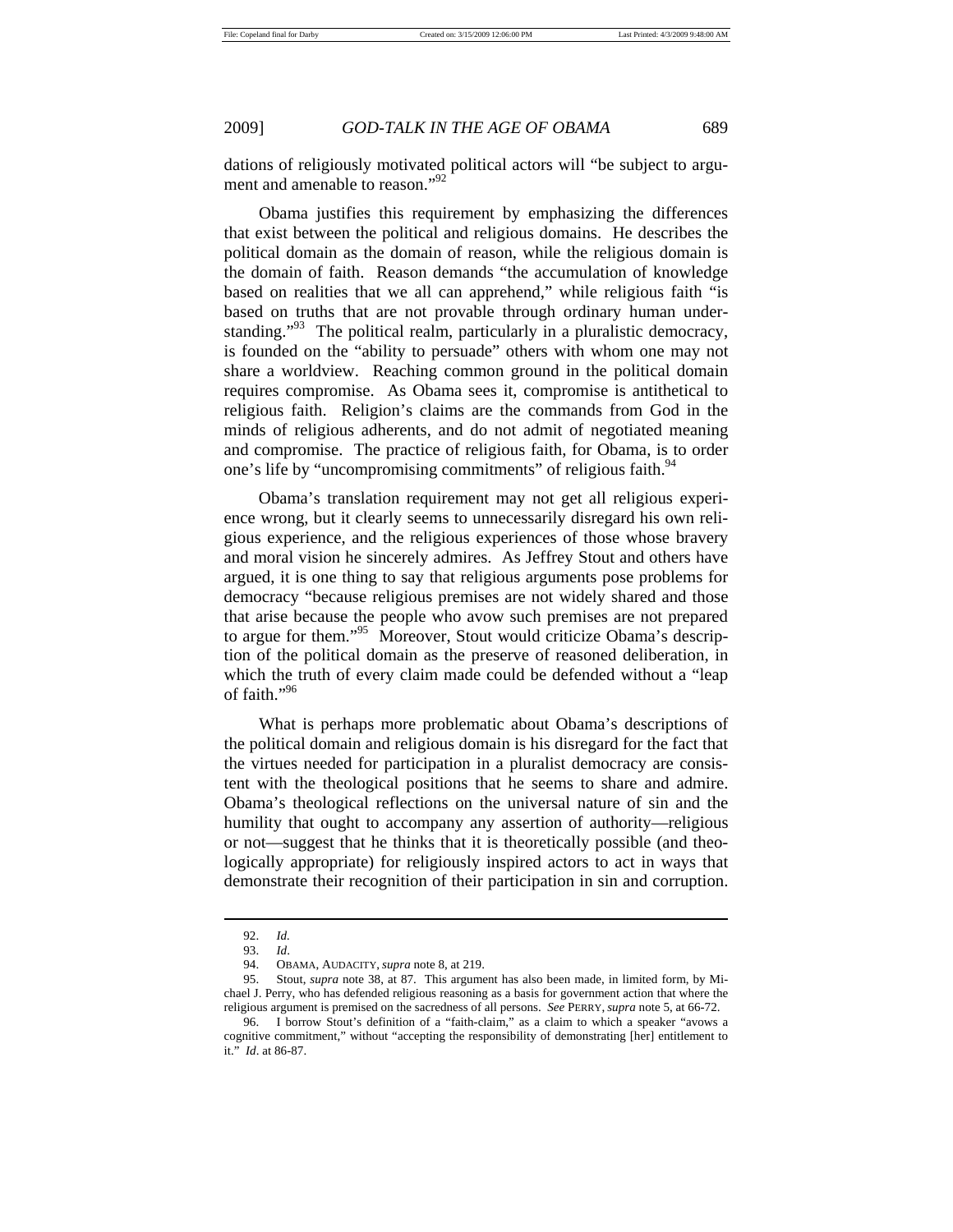That is, religiously motivated actors will enter the public space conscious of the fact that they do not have a property right to any particular revelation from God.<sup>97</sup>

From his perspective as a Christian, Obama speaks in exactly this way when discussing "the possibility that my unwillingness to support gay marriage is misguided. $98$  He continues:

I must admit that I may have been infected with society's prejudices and predilections and attributed them to God; that Jesus' call to love one another might demand a different conclusion; and that in years hence I may be seen as someone who was on the wrong side of history. I don't believe such doubts make me a bad Christian. I believe they make me human, limited in my understandings of God's purpose and therefore prone to sin.<sup>99</sup>

Here, Obama demonstrates the capacity to reflect upon the theological underpinnings of his own political positions, yet also remain open to their reevaluation because he is open to the possibility that he has been infected with the sin of prejudice that might cloud his own vision. This seems to undermine Obama's seeming distrust in the capacity of religiously motivated citizens—acting *as* religiously motivated citizens—to participate with a like humility and openness to self-correction and critique. These habits of thought, which are prized by Obama in his open admiration of Lincoln and Reinhold Niebuhr, do not seem to be resident in lesser religious adherents.

Finally, Obama's explanation of his opposition to same-sex marriage on grounds not informed by his religious views might have resulted in the same lack of intelligibility that Hauerwas bemoans regarding Christian participation in the abortion debate.<sup>100</sup> There, the requirement of translation results in the religiously motivated actor not being intelligible to herself as she translates her religiously grounded position into "universally accepted principles." Here, it seems that Obama's rules of engagement might learn from Hauerwas' alternative conceptions of religious participation in politics. For Obama, politics is about attempts to assert pressure for the enactment of certain public policies. For him this assumes that the objective of religious participants in political life is the achievement of the enactment of policies that reflect their religious vision. However, Hauerwas offers the possibility that religionists enter the political domain with different purposes. He offers the possibility that religiously inspired actors might enter the public domain with the explicit

 <sup>97.</sup> Obama suggests as much when he discusses the need for proportionality from both secularists and religionists, which he admits is "not entirely foreign to religious doctrine." OBAMA, AUDACITY*, supra* note 8, at 220.

 <sup>98.</sup> *Id.* at 223.

 <sup>99.</sup> *Id*. at 223-24.

 <sup>100.</sup> *See supra* notes 30-38 and accompanying text.